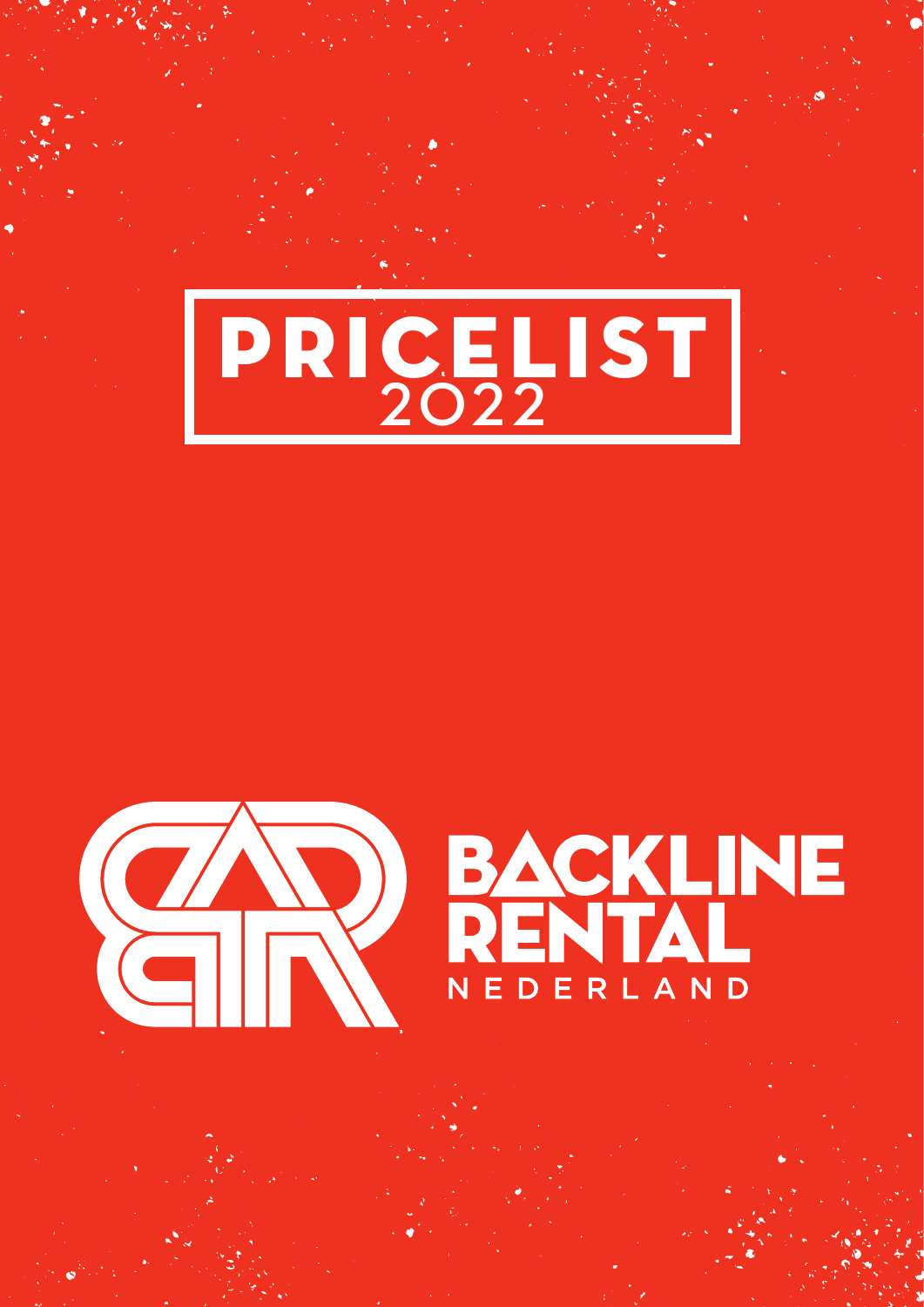

We are Backline Rental Nederland. We rent out backline & instruments, audiovisual equipment and provide a full backline service for your event. You can read more about the options below.

## **Full backline care during your event**

Backline Rental Nederland offers complete care during your event. We are happy to think along with you from the first moment and advise you on the choice of backline for your event. We deliver the materials to the location at the time of your choice, set up the equipment, arrange it and remain available during the show if you wish. Feel free to contact us to discuss the possibilities.

## **Touring artists, festivals and band competitions**

We provide customization to touring artists. Do you have a limited budget and would you like to collect and return the equipment yourself? No problem.

Are you looking for a comprehensive service? Then you can also contact us. We can deliver equipment including transport and driver in Western Europe.

We can also supply for festivals and band competitions for every budget.

## **Photo shoots, props and other services**

A picture in front of a Marshall wall? Or do you need a piano for a television broadcast? We have a wide variety of instruments and props.

You can also approach us for service and maintenance of equipment and transport and storage of your own backline. We distinguish ourselves in service and quality. We offer 24-hour service and last minute deliveries.

If the brand and type of your choice is not in the price list, please contact us. We have a large network and regularly purchase new material.

We use attractive discounts for multi-day rental.

Call or email us for more information. Or make an appointment for a cup of coffee. Backline Rental Netherlands is located in Roelofarendsveen, directly on the A4, a 15-minute drive from Amsterdam Schiphol Airport.

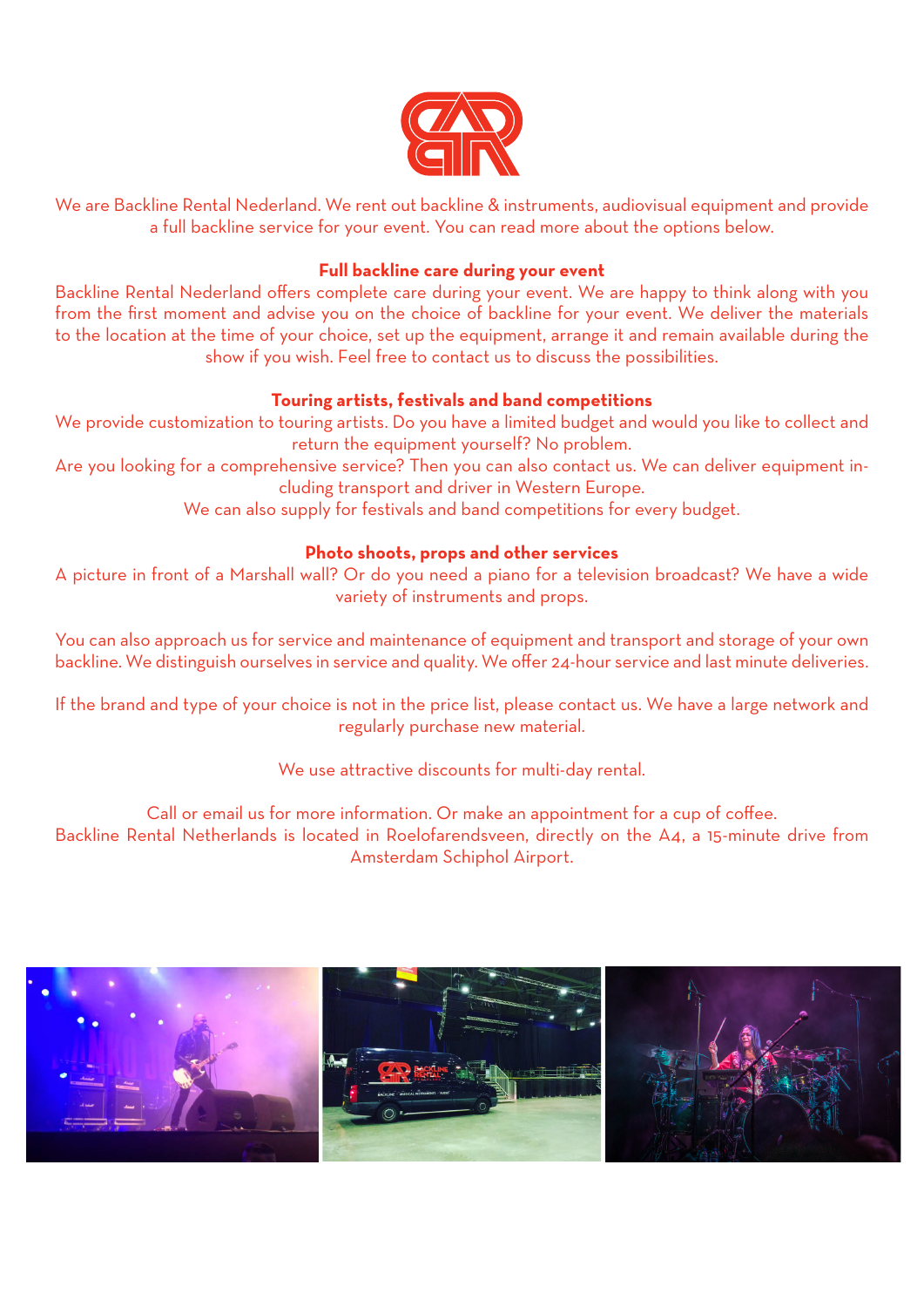|                                                             | Contents |
|-------------------------------------------------------------|----------|
| <b>DRUMKITS</b>                                             | 3        |
| <b>DRUMPARTS / DRUM ACCESSORIES</b>                         | 4        |
| <b>CYMBALS</b>                                              | 5        |
| PERCUSSION / ELECTRIC DRUMS                                 | 6        |
| <b>PERCUSSION</b>                                           | 7        |
| <b>BASS AMPLIFIERS</b>                                      | 8        |
| <b>GUITAR AMPLIFIERS</b>                                    | 9        |
| <b>INSTRUMENTS / GUITAR &amp; BASS FX</b>                   | 10       |
| <b>KEYBOARDS / ORGANS</b>                                   | 11       |
| <b>KEYBOARDS / ORGANS / MUSICAL PROPS</b>                   | 12       |
| <b>ACCESSORIES / CLEARSONIC</b>                             | 13       |
| BACKLINE SETS / AUDIOSETS / STUDIOSETS                      | 14       |
| PA SYSTEMS / LOUDSPEAKERS / WEDGES / AMPS                   | 15       |
| MIXING DESKS / FX / RECORDING / WIRELESS MICROPHONES / IEM  | 16       |
| <b>MICROPHONES / DI BOXEN</b>                               | 17       |
| <b>CABLES AUDIO / POWER / DIGITAL</b>                       | 18       |
| POWER ACCESOIRES / STANDS / LIGHT / SMOKE & FX / STAGEDECKS | 19       |

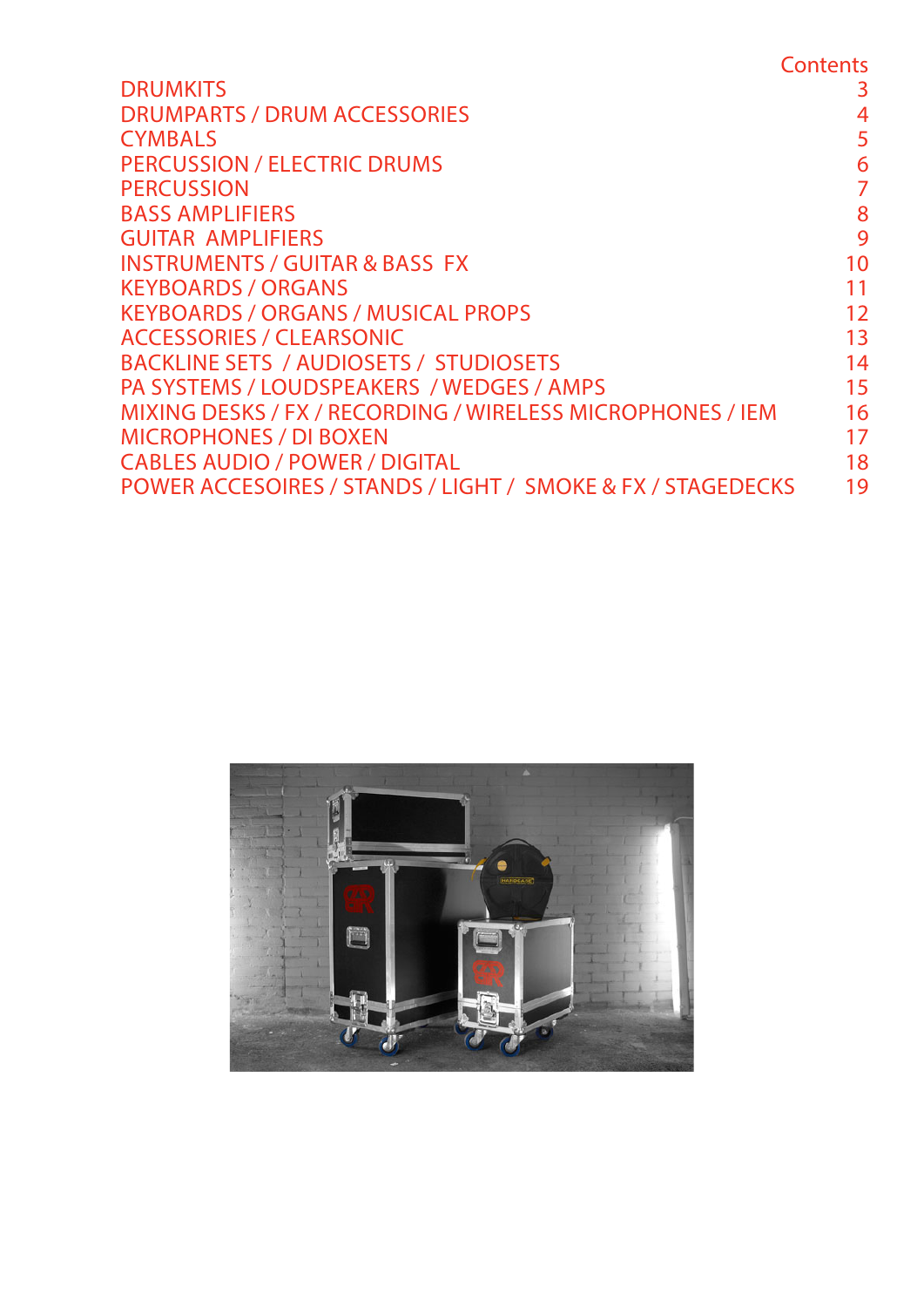| <b>DRUMKITS</b>               | <b>AVAILABLE SIZES</b>               | <b>DAYPRICE</b> |
|-------------------------------|--------------------------------------|-----------------|
| <b>DW Collectors Series</b>   | 22" bassdrum                         | 130,00          |
| Price for 5 piece kit         | 10", 12" tom                         |                 |
|                               | 14", 16" floortom                    |                 |
|                               | 14x5", 14x6" snare                   |                 |
| <b>Gretsch Renown Maple</b>   | 18", 20", 22", 24" bassdrum          | 100,00          |
| Price for 5 piece kit         | 8", 10", 12", 13" tom                |                 |
|                               | 14", 16", 18" floortom               |                 |
|                               | 14x5", 14x6,5" snare                 |                 |
| <b>Pearl Masters Complete</b> | 18", 2x20", 2x 22", 2x24" bassdrum   | 100,00          |
| Price for 5 piece kit         | 8", 10", 12", 13", 14" racktom       |                 |
|                               | 14", 16", 18" floortom               |                 |
|                               | 14x5", 14x6,5" snare                 |                 |
| Rogers 60's Scriptlogo        | 22" bassdrum                         | 90,00           |
| vintage                       | $13"$ tom                            |                 |
| Price for 4 piece kit         | 16" floortom                         |                 |
|                               | 14x5,5" COB snare                    |                 |
| Tama Starclassic Maple        | 20", 2x22" bassdrum                  | 110,00          |
| Price for 5 piece kit         | 8", 10", 12", 14" toms               |                 |
|                               | 16" floortom                         |                 |
|                               | 14x5,5", 14x6,5" snare               |                 |
| Yamaha Live Custom            | 18", 20", 22" bassdrum               | 100,00          |
| Price for 5 piece kit         | 10", 12" tom                         |                 |
|                               | 14", 16" floortom                    |                 |
|                               | $14x5,5"$ snare                      |                 |
| Yamaha Stage Custom           | 18", 20", 22", 24" bassdrum          | 75,00           |
| Price for 5 piece kit         | 8", 10",12", 13" toms                |                 |
|                               | 14", 16", 18" floortom               |                 |
|                               | 12x5,5", 14x5,5" snare               |                 |
| Yamaha Maple Custom           | 20",22" bassdrum                     | 110,00          |
| Price for 5 piece kit         | 8", 10", 12", 14", 16" toms          |                 |
|                               | 16", 18" floortom                    |                 |
|                               | 13x5,5", 14x4", 14x5,5", 14x6" snare |                 |

Looking for other brands, types and sizes? Just ask

Drumkits come with four cymbalstands, all hardware and drumrug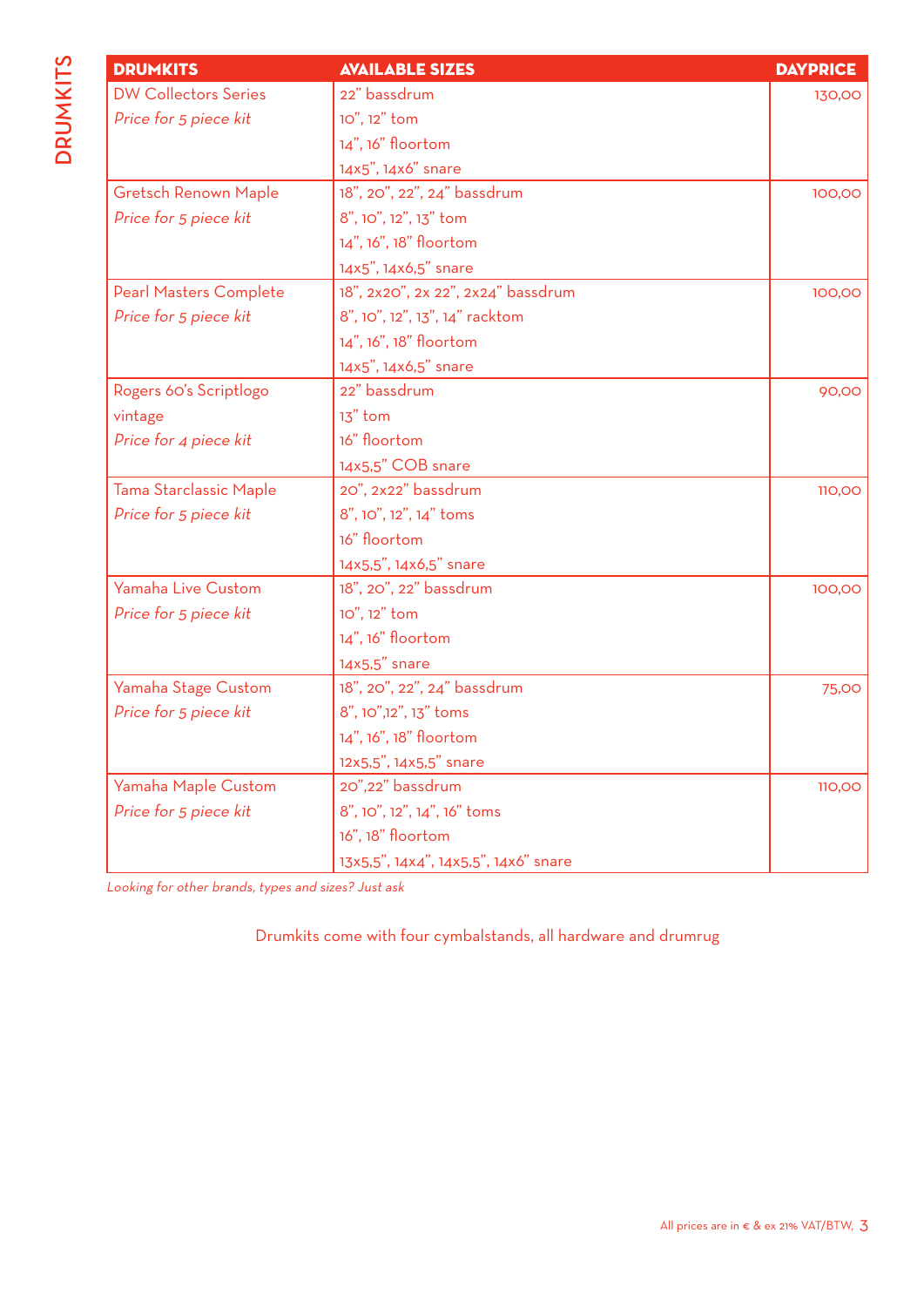| <b>DRUM PARTS</b> | <b>AVAILABLE SIZES</b>                    | <b>DAYPRICE</b> |
|-------------------|-------------------------------------------|-----------------|
| Racktoms          | 8", 10" 12"                               | 10,00           |
| Racktoms          | 13", 14"                                  | 15,00           |
| Floortoms         | 14", 16", 18"                             | 20,00           |
| <b>Bassdrums</b>  | 18", 20", 22", 24"                        | 25,00           |
| <b>Snares</b>     | Ludwig Black Beauty 14x5,5", 14x6,5"      | 20,00           |
|                   | Ludwig Supraphonic 14X6,5"                |                 |
|                   | Ludwig Black Magic 13x7"                  |                 |
|                   | Mapex Black Panther Fastback 12x7"        | 20,00           |
|                   | Pearl Fire Cracker 10x5'                  | 15,00           |
|                   | Pearl Picolo Metal, 13x3,5"               |                 |
|                   | Pearl 'Chad Smith' Sign. 14x5"            |                 |
|                   | Pearl Sensitone Steel 14x6,5"             |                 |
|                   | Tama Starclassic Messing Brass 14x6,5"    | 15,00           |
|                   | Tama Starclassic Maple 14x5,5"            |                 |
|                   | Tama Soundworks Steel 10x5,5"             |                 |
|                   | Tama S.L.P. Big Black Steel 15x8"         |                 |
|                   | Tama Superstar 14x8"                      |                 |
|                   | Tama S.L.P. Walnut 14x6,5"                |                 |
|                   | Tama S.L.P. New-Vintage Hickory 14x5"     |                 |
|                   | Sonor 'Phil Rudd Sign', 14x5"             | 15,00           |
|                   | Yamaha Dave Weckl 13x5,5"                 | 15,00           |
|                   | Yamaha Maple Custom, 14x5,5", 14x4"       |                 |
|                   | Yamaha Recording Custom Brass 14x5,5'     | 20,00           |
|                   | Yamaha Absolute Hybrid Maple 14x6"        |                 |
|                   | Yamaha Stage Custom, NW, 12x5,5", 14x5,5" | 10,00           |

| <b>DRUM ACCESSORIES</b> | <b>AVAILABLE TYPES</b>                   | <b>DAYPRICE</b> |
|-------------------------|------------------------------------------|-----------------|
| Porter & Davies         | BC <sub>2</sub> Engine with round throne | 50,00           |
| Tama                    | 1st chair w/ backrest                    | <b>15,00</b>    |
| Roc'n'soc               | Roc'n'soc motorcycleseat                 | 10,00           |
|                         | Nitro Throne w/ backrest                 | 20,00           |
| Hardware                | Cymbal boomstand, snarestand             | 5,00            |
|                         | Hihatstand, diverse merken/types         | 15,00           |
| Pedals                  | DW5000, DW9000                           | 10,00           |
|                         | Tama Iron Cobra HP900                    |                 |
|                         | Yamaha FP9500                            |                 |
|                         | Pearl P-2000c, P2000b                    |                 |
|                         | Tama Iron Cobra HP900swn double kick     | 20,00           |
|                         | Pearl Eliminator P-2052C                 |                 |
|                         | DW 9002 double kick                      | 35,00           |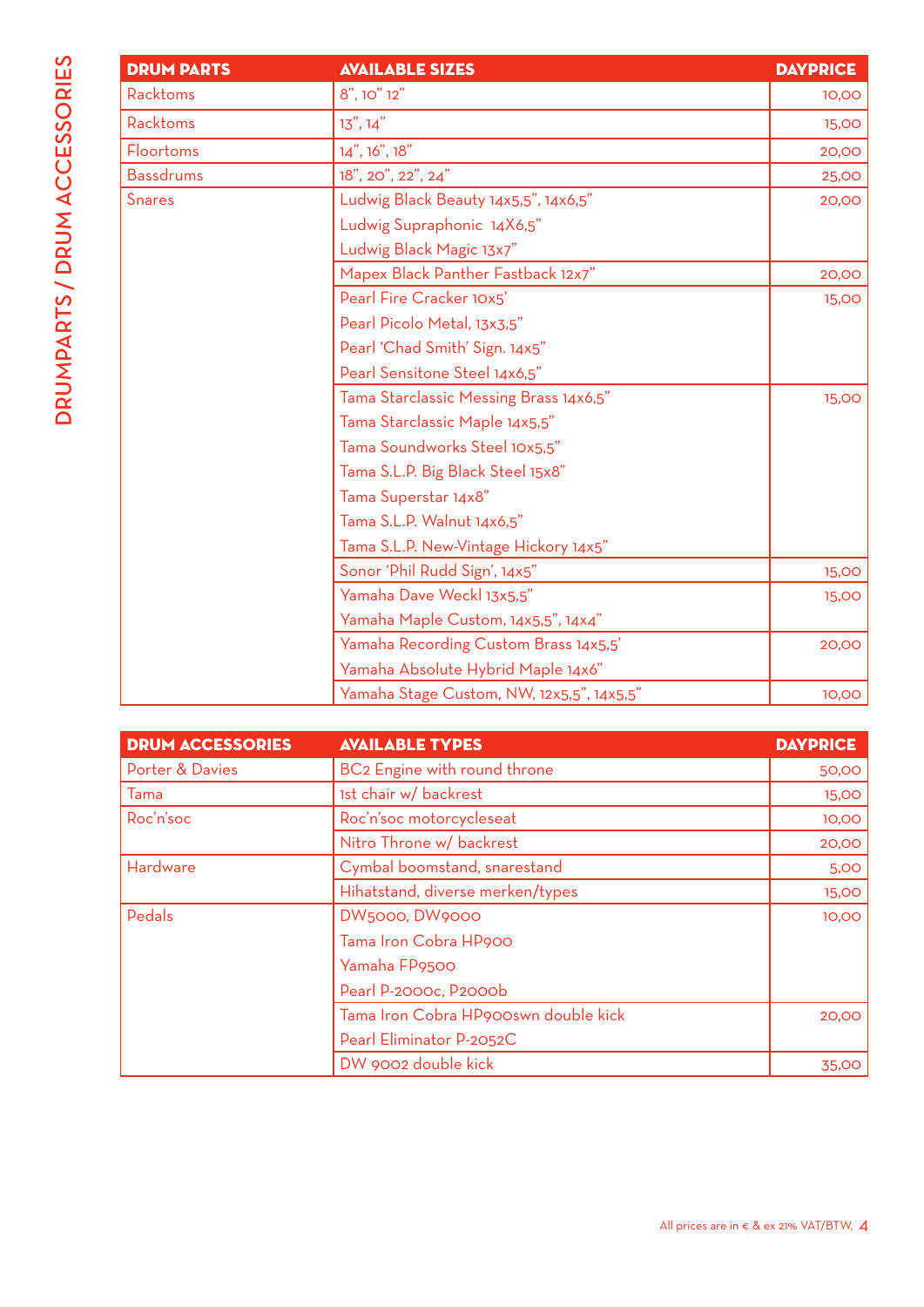| <b>CYMBALS</b>         | <b>AVAILABLE SIZES</b>                     | <b>DAYPRICE</b> |
|------------------------|--------------------------------------------|-----------------|
| Sabian AAX             | 20", 21" ride                              | 10,00           |
|                        | 16", 17", 18" crash, 16", 18" O'zone crash |                 |
|                        | 6", 8", 10", 12" splash, 12" O'zone splash |                 |
|                        | 14" hi-hat                                 |                 |
|                        | 12" chopper disc                           |                 |
| Sabian HHX             | 20", 22" ride                              | 10,00           |
|                        | 16", 17", 18" crash                        |                 |
|                        | 6", 8", 10", 12" Splash                    |                 |
|                        | 13", 14" hi-hat                            |                 |
|                        | 18" china                                  |                 |
| Zildjian A Custom      | 20", 22", 24" ride                         | 10,00           |
|                        | 14", 15", 16", 17", 18", 19", 20" crash    |                 |
|                        | 18" Crash/ride                             |                 |
|                        | 6", 8", 10", 12" splash                    |                 |
|                        | 13", 14", 15" hi-hat                       |                 |
|                        | 18". 20" china                             |                 |
| Zildjian K Custom      | 20", 22" ride                              | 10,00           |
|                        | 14", 16", 17", 18", 19", 20" crash         |                 |
|                        | 6", 8", 10", 12" splash                    |                 |
|                        | 13", 14" hi-hat                            |                 |
|                        | 14" china                                  |                 |
| Zildjian Oriental      | 16", 18" china                             | 10,00           |
| Zildjian FX            | 6", 9,5 Zil Bell                           | 10,00           |
|                        | 10", 12" Spiral Stacker                    |                 |
| Paiste                 | 14" thin crash                             | 10,00           |
|                        | 10" PST X Swiss Splash                     |                 |
| Paiste 2002            | 18" ride '78, 20", 22" ride                | 10,00           |
|                        | 16", 17", 18," 19" crash                   |                 |
|                        | 6", 8", 10", 12" splash                    |                 |
|                        | 14" hi-hat                                 |                 |
|                        | 19" china                                  |                 |
| Meinl Byzance          | 20", 22" ride, 20" sizzle ride             | 10,00           |
|                        | 16", 17", 18", 19", 20" crash              |                 |
|                        | 6", 8", 10", 12" Splash                    |                 |
|                        | 14", 16" hi-hat                            |                 |
|                        | 18", 20" China                             |                 |
| <b>Istanbul Mehmet</b> | 20", 22" ride                              | 10,00           |
|                        | 20" crash                                  |                 |
|                        | 14" hi-hat                                 |                 |

Looking for other brands, types and sizes? Just ask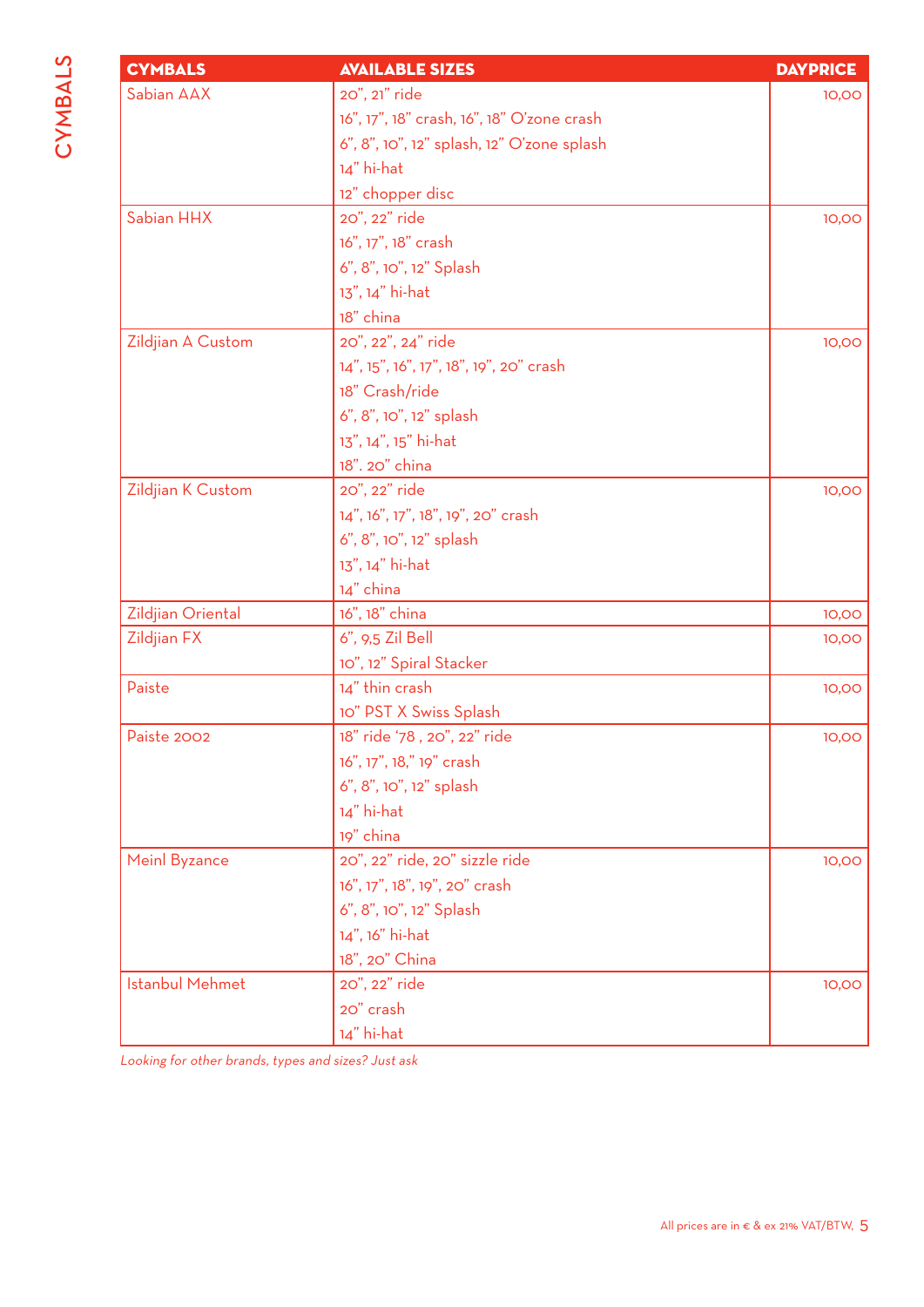| <b>ELECTRIC DRUMS</b> | <b>AVAILABLE TYPES</b>                                 | <b>DAYPRICE</b> |
|-----------------------|--------------------------------------------------------|-----------------|
| Roland VAD506 drumkit | TD <sub>27</sub> (module)                              | 115,00          |
|                       | KD200 20" bassdrum                                     |                 |
|                       | PDA-100 (10"), PDA-120 (12") tom, PD-140F 14" floortom |                 |
|                       | PD-140DS 14" snare                                     |                 |
|                       | VH-10 (hihat), CY-14C-T, 16R-T, 14, 16" crash          |                 |
|                       | CY-18DR 18' ride                                       |                 |
| Roland VAD503 drumkit | TD <sub>27</sub> (module)                              | 100,00          |
|                       | KD200 20" bassdrum                                     |                 |
|                       | PDA-100 (10") tom, PD-140F 14" floortom                |                 |
|                       | PD-140DS 14" snare                                     |                 |
|                       | VH-10 (hihat), CY-14C-T, 16R-T, 14, 16" crash          |                 |
|                       | CY-18DR 18' ride                                       |                 |
| Roland                | SPD-SX w/stand                                         | 40,00           |
|                       | KD-7 kicktrigger w/pedal                               | 10,00           |
|                       | RT-30HR Dual Trigger                                   |                 |
|                       | RT-30K Kick Trigger                                    |                 |
|                       | PD-108 BC V drumpad                                    | 20,00           |
|                       | PD-8 V drumspad                                        | 10,00           |
| Yamaha                | DTX-Multi 12 drumpad w/stand                           | 40,00           |

| <b>MARCHING PERCUSSION AVAILABLE TYPES</b> |                                  | <b>DAYPRICE</b> |
|--------------------------------------------|----------------------------------|-----------------|
| <b>Beverly</b>                             | Marching snare 14x9,5"           | 15,00           |
| Majestic                                   | Endeavor marching snare 14x12"   | 15,00           |
|                                            | Snare marching carrier           | 5,00            |
| Van der Glas                               | Marching bassdrum 26x12"         | 20,00           |
| Yamaha                                     | Power-lite marching snare 13x11" | <b>15,00</b>    |
| <b>Zildjian Marching</b>                   | $Z$ -mac $14''$ (pair)           | 10,00           |

| <b>CONCERT PERCUSSION</b>     | <b>AVAILABLE TYPES</b>       | <b>DAYPRICE</b> |
|-------------------------------|------------------------------|-----------------|
| Adams                         | Concertbassdrum BDV 28/18    | 65,00           |
|                               | Concertbassdrum BDV 32/18    |                 |
| <b>Black Swamp Percussion</b> | Woodblocks, MWB0, MWB2, MWB4 | 5,00            |
| Yamaha                        | Yamaha YG-1210 glockenspiel  | 50,00           |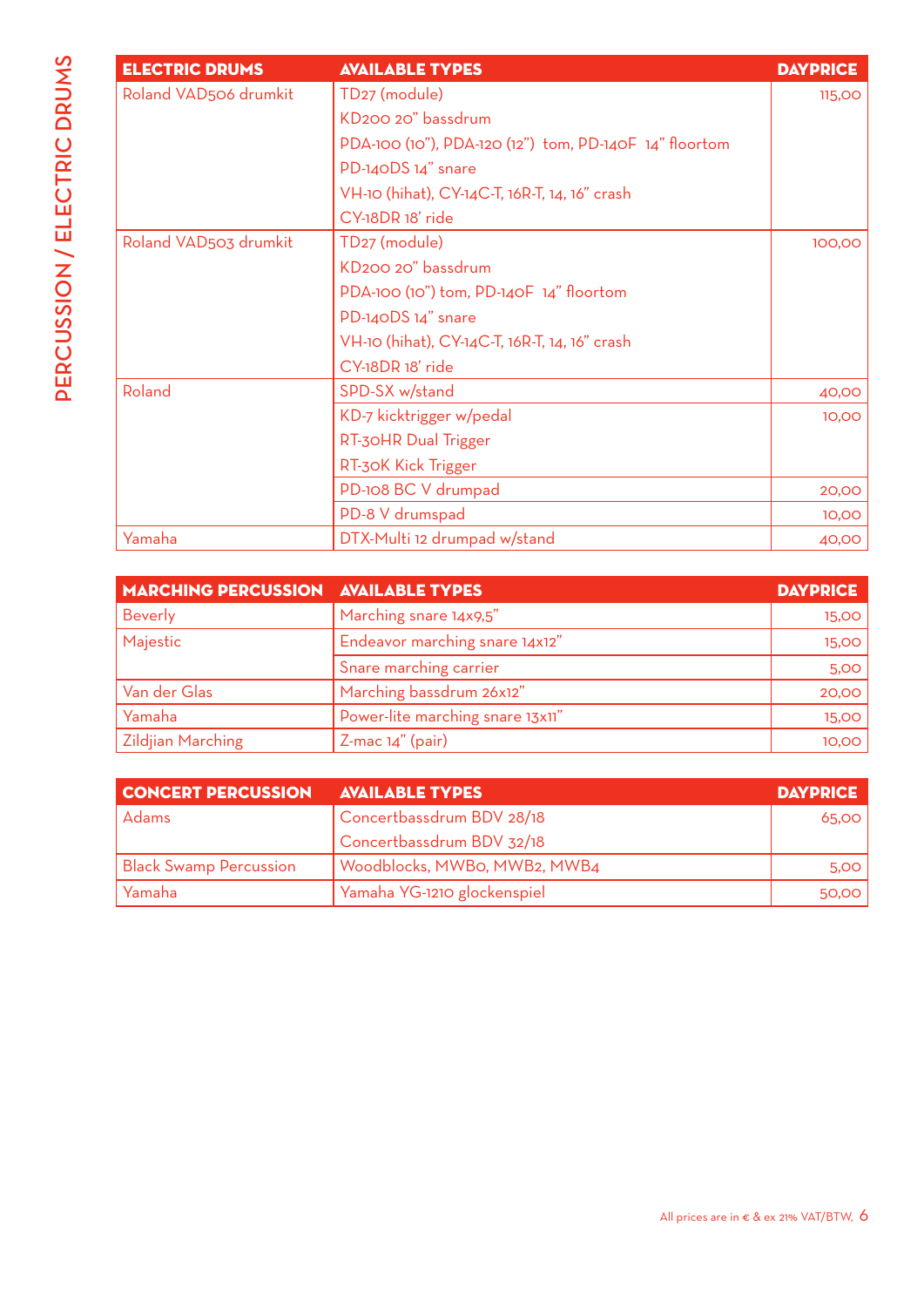| <b>PERCUSSION</b>   | <b>AVAILABLE TYPES</b>                                  | <b>DAYPRICE</b> |
|---------------------|---------------------------------------------------------|-----------------|
| <b>Boomwhackers</b> | Div. tonen, pentatonische, chromatisch, per set         | 5,00            |
| Latin Percussion    | Galaxy serie Quinto, Conga, Tumba p/s, w/ stand         | 35,00           |
|                     | Bongo's Galaxy Giovanni w/stand                         | 30,00           |
|                     | Richie Gajata-Garcia Bongo's                            |                 |
|                     | Timbales Karl Perazzo 14",+ 15" w/stand                 | 40,00           |
|                     | Timbales Tito Puente 13"+ 15" w/stand                   | 40,00           |
|                     | Timbales M258 LP Matador 14+15 Deep Shell w/stand       | 35,00           |
|                     | Galaxy Djembé 12,5"                                     | 35,00           |
|                     | Galaxy Djembé 14"                                       | 40,00           |
|                     | Granite blocks w/stand                                  | 20,00           |
|                     | <b>BarChimes w/stand</b>                                | 15,00           |
| Meinl               | Professional series Conga, Tumba p/s w/stand            | 35,00           |
|                     | Luis Conte Chimes, double row                           | 15,00           |
|                     | Meinl Free Ride Series Bongo's                          | 30,00           |
|                     | Headliner djembe 13"                                    | 20,00           |
|                     | Surdo 20", 18", 16"                                     |                 |
|                     | Drummers Timbale 13"                                    |                 |
|                     | Cajon                                                   |                 |
|                     | Darbuka 4 1/4", 5 7/8", 8", 8,5"                        | 10,00           |
| Original Percussion | Tapan / Davul 53x33 cm                                  | 35,00           |
| Toca                | Freestyle djembé 14"                                    | 20,00           |
| Tama                | Octobans high (pair) w/stand                            | 45,00           |
| Remo                | Roto-Tom, set van 3, 6", 8", 10", 12:"                  | 45,00           |
| Hardware            | LP Workstation                                          | 25,00           |
|                     | LP Everything rack w/stand                              | 10,00           |
|                     | Percussion table                                        | 12,50           |
|                     | Percusion table small                                   | 5,00            |
| Small percussion    | Cowbell, beatring, woodblock, Claves, tambourine, Agogo | 5,00            |
|                     | bells, jamblocks                                        |                 |
|                     | Shakers (set of 3)                                      | 2,50            |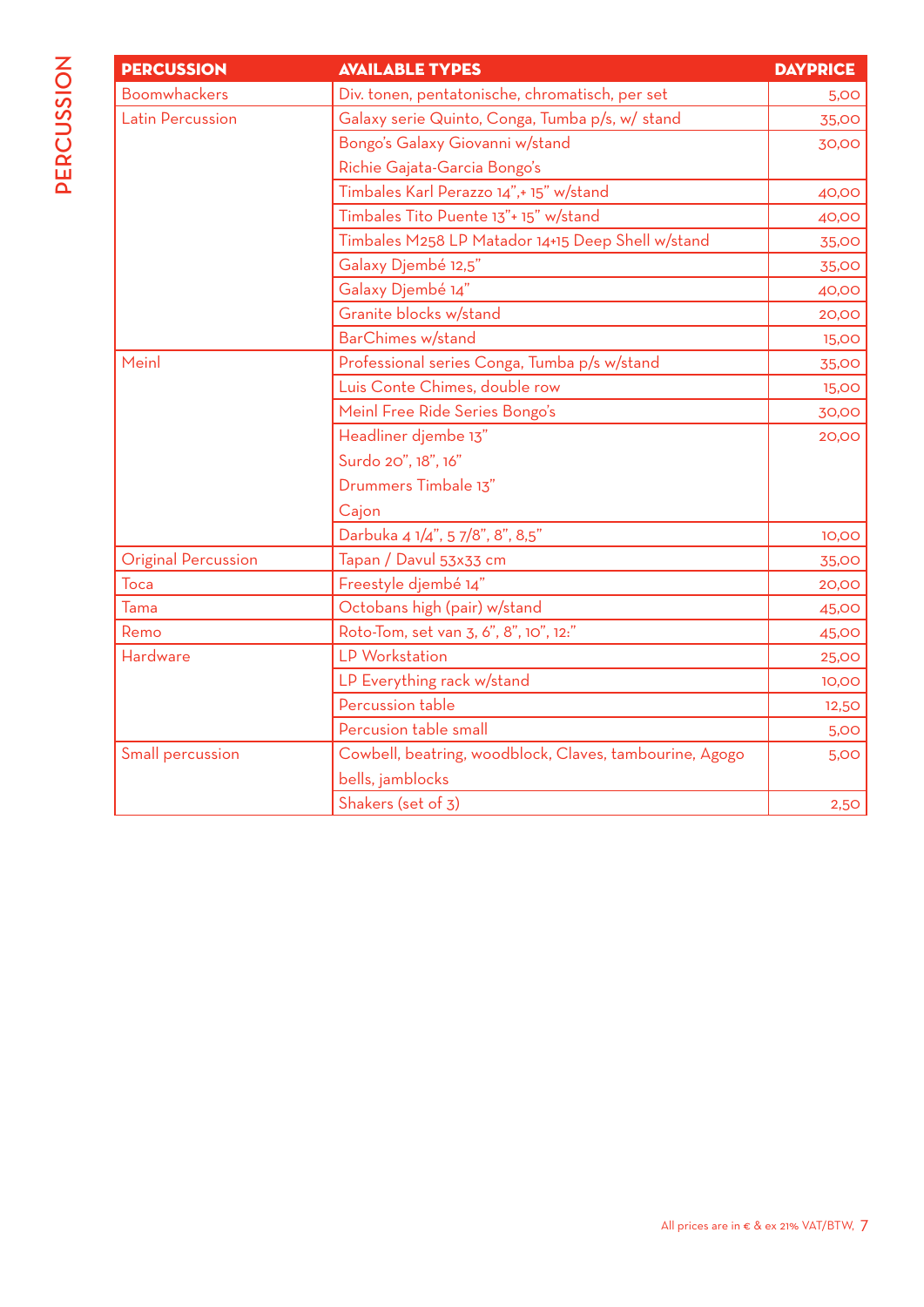| <b>BASS AMPLIFIERS</b> | <b>AVAILABLE TYPES</b>              | <b>DAYPRICE</b> |
|------------------------|-------------------------------------|-----------------|
| Aguilar                | <b>DB751</b>                        | 50,00           |
|                        | Tone Hammer 700                     | 40,00           |
|                        | DB410 cabinet                       | 30,00           |
|                        | DB115 cabinet                       |                 |
|                        | DB212 cabinet                       |                 |
| Ampeg                  | <b>SVT-CL Classic</b>               | 50,00           |
|                        | SVT-VR Vintage reissue              |                 |
|                        | $V-4B$                              |                 |
|                        | SVT-4 pro                           | 40,00           |
|                        | SVT-3 pro                           |                 |
|                        | <b>SVT 350</b>                      | 30,00           |
|                        | SVT 810e cabinet                    | 40,00           |
|                        | SVT 410 HLF cabinet                 | 30,00           |
|                        | SVT 212 AV cabinet                  |                 |
|                        | SVT 410he cabinet                   | 25,00           |
|                        | SVT 15e cabinet                     |                 |
|                        | BA115 combo                         | 35,00           |
| Ashdown                | EVOII300 2x10" combo                | 35,00           |
| Fender                 | Studio Bass, '78 200watt tube, head | 40,00           |
|                        | Bassman 410 Neo                     | 30,00           |
|                        | Bassman 115 Neo                     |                 |
| <b>Gallien Krueger</b> | <b>1001RB</b>                       | 40,00           |
|                        | 800RB                               |                 |
|                        | MB <sub>150s</sub> -III combo       | 45,00           |
|                        | neo 410 cabinet                     | 30,00           |
|                        | neo 115 cabinet                     |                 |
| Markbass               | Mini CMD 121P combo                 | 45,00           |
|                        | Little Mark III 500                 | 40,00           |
|                        | 104HR cabinet                       | 30,00           |
|                        | 151 HR cabinet                      |                 |
| Orange                 | <b>AD200B MKIII</b>                 | 50,00           |
|                        | OBC410 cabinet                      | 30,00           |
| <b>SWR</b>             | <b>Bass 350</b>                     | 35,00           |
|                        | Golliath III 4x10" cabinet          | 25,00           |
| <b>TC Electronic</b>   | <b>RH750</b>                        | 40,00           |
|                        | RS410 cabinet                       | 30,00           |

Looking for other brands, types and sizes? Just ask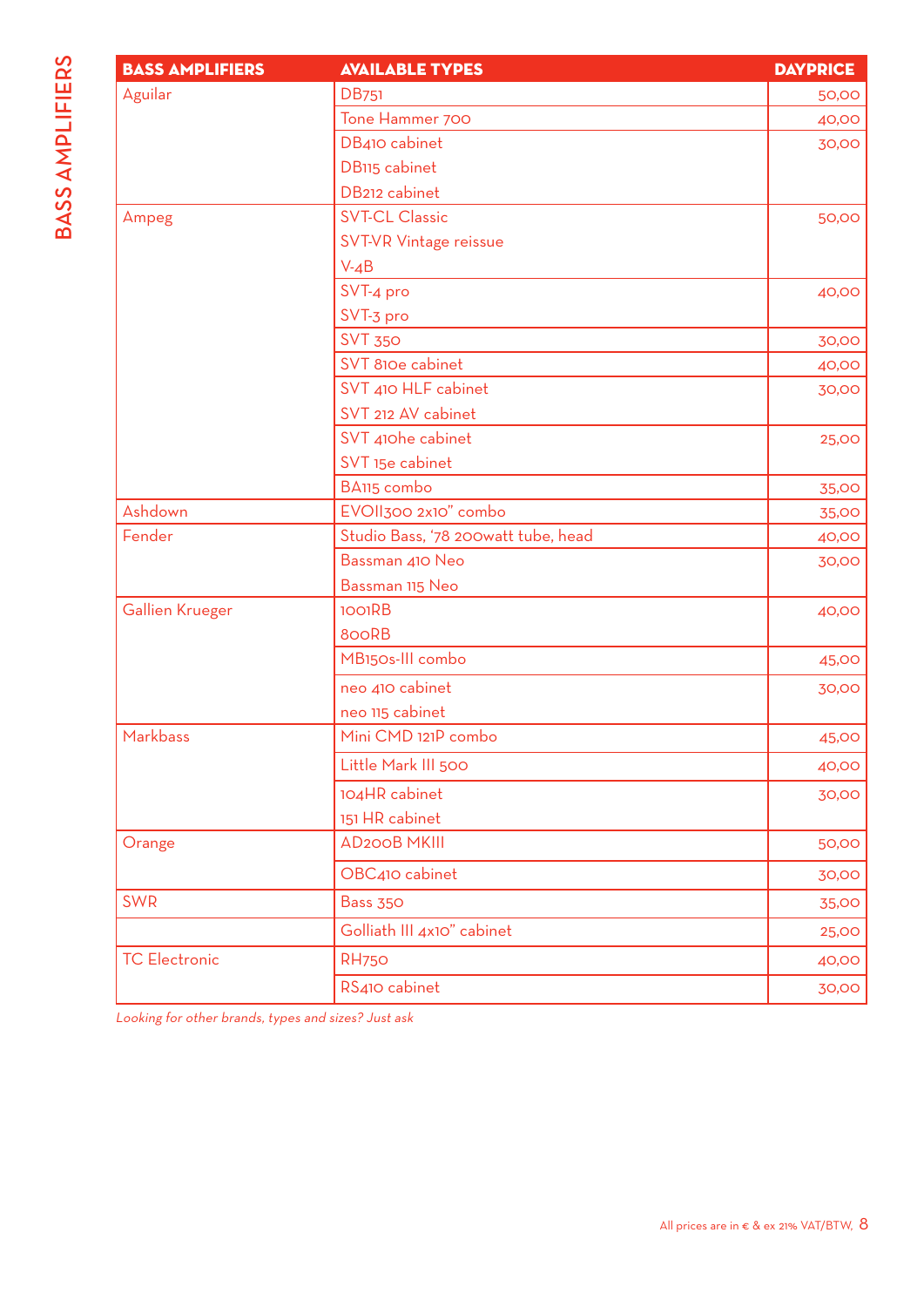| U,<br>$\overline{\mathbf{r}}$ | <b>GUIT</b> |
|-------------------------------|-------------|
| ū                             | <b>AER</b>  |
| ц                             | Fend        |
|                               |             |
|                               |             |
| Ξ                             |             |
|                               |             |
|                               |             |
| ŕ                             |             |
|                               |             |

| <b>GUITAR AMPLIFIERS</b> | <b>AVAILABLE TYPES</b>                      | <b>DAYPRICE</b> |
|--------------------------|---------------------------------------------|-----------------|
| <b>AER</b>               | Compact 60, acoustic guitar                 | 45,00           |
| Fender                   | '65 Twin Reverb Reissue                     | 45,00           |
|                          | '68 Twin Reverb Reissue                     |                 |
|                          | '65 Deluxe Reverb                           |                 |
|                          | '68 Deluxe Reverb                           |                 |
|                          | '68 Princeton Reverb                        |                 |
|                          | '68 Vibrolux Custom                         |                 |
|                          | Hotrod Deville 212                          |                 |
|                          | <b>Blues Deluxe</b>                         |                 |
|                          | '59 Bassman LTD                             |                 |
|                          | <b>Hotrod Deluxe</b>                        | 40,00           |
|                          | <b>Blues Junior</b>                         |                 |
| Fishman                  | Loudbox Artist PRO-LBX-600, acoustic guitar | 45,00           |
| Kemper                   | Profiling Powerrack, w/ remote              | 90,00           |
| Koch                     | Multitone I                                 | 35,00           |
|                          | Twintone I                                  | 40,00           |
|                          | TS212 vintage cabinet                       | 20,00           |
| Marshall                 | <b>JCM800 2204</b>                          | 40,00           |
|                          | <b>JCM800 2203</b>                          |                 |
|                          | <b>JCM900 4100</b>                          |                 |
|                          | JCM2000 DSL100                              |                 |
|                          | JCM2000 TSL100                              |                 |
|                          | 1959 SLP plexi                              |                 |
|                          | 1960a slant cabinet                         | 25,00           |
|                          | 1960b straight cabinet                      |                 |
|                          | JTM60 1x12" combo                           | 35,00           |
| Mesa Boogie              | Dual Rectifier Solo Head                    | 50,00           |
|                          | Triple Rectifier Solo Head                  |                 |
|                          | Rectifier 4x12" cabinet                     | 30,00           |
| Peavey                   | 6505                                        | 40,00           |
|                          | 6505+                                       |                 |
| Orange                   | Rockerverb 100H MKIII                       | 50,00           |
|                          | PPC412 cabinet                              | 30,00           |
| Roland                   | JC 120 Jazz Chorus                          | 45,00           |
|                          | $JC$ 40                                     | 40,00           |
| Vox                      | AC30 C2, CC2                                | 45,00           |
|                          | <b>AC<sub>15</sub> C<sub>1</sub></b>        |                 |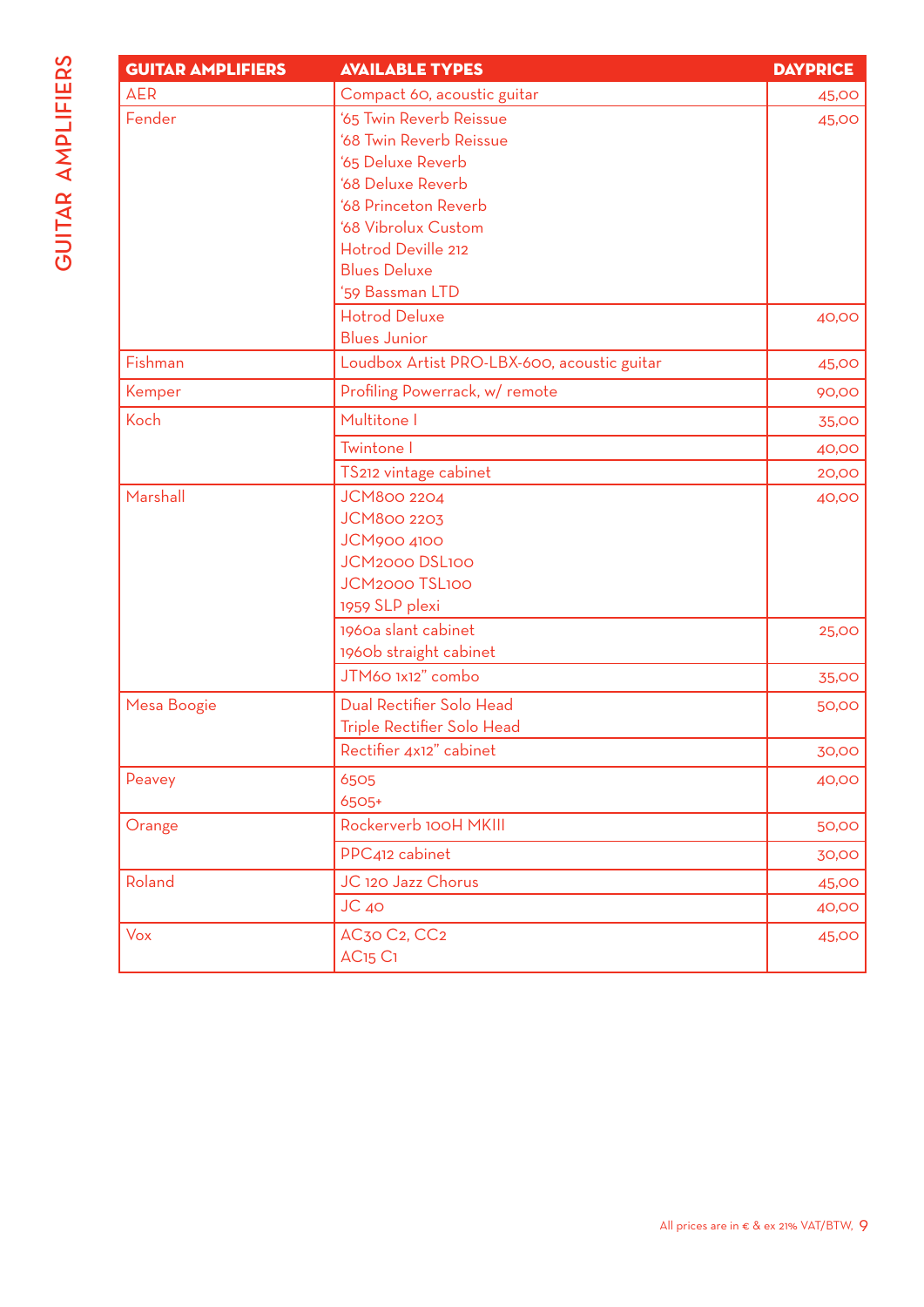| <b>GUITAR &amp; BASS FX</b> | <b>AVAILABLE TYPES</b>                                     | <b>DAYPRICE</b> |
|-----------------------------|------------------------------------------------------------|-----------------|
| <b>Boss</b>                 | DD6 (Digital Delay)                                        | 7,50            |
|                             | SD1 (overdrive), TU3 (Tuner), MT2 (metalzone), GE 7 (Equa- | 5,00            |
|                             | lizer), OD3 (Overdrive), CE 5 (Chorus Ensemble)            |                 |
|                             | FV 50H stereo volumepedal                                  | 5,00            |
| Dunlop                      | GCB95F (crybaby)                                           | 5,00            |
| Fender                      | ABY switch                                                 | 5,00            |
| Ibanez                      | TS-9 Tubesscreamer                                         | 5,00            |
| Tech <sub>21</sub>          | Sansamp Bass Drive DI                                      | 15,00           |

| <b>STRINGS</b>        | <b>AVAILABLE TYPES</b>                           | <b>DAYPRICE</b> |
|-----------------------|--------------------------------------------------|-----------------|
| Epiphone              | Les Paul, Lefthanded                             | 50,00           |
| Gibson                | Les Paul Studio                                  | 50,00           |
|                       | <b>SG Standard</b>                               | 60,00           |
| Godin                 | MultiAC Nylon String guitar                      | 60,00           |
| Fender                | Stratocaster Standard                            | 50,00           |
|                       | <b>Telecaster Standard</b>                       |                 |
|                       | Telecaster Vintera 50's                          |                 |
|                       | Jazz Bass Player                                 |                 |
|                       | <b>Jazz Bass Fretless</b>                        |                 |
|                       | <b>Precission Bass</b>                           |                 |
|                       | Paramount PM-1 Std. acoustic guitar              |                 |
|                       | Telecaster American Professional                 | 60,00           |
|                       | <b>Statocaster American Profesional</b>          |                 |
|                       | Jazz Bass V 5-string                             |                 |
| Martin                | DX-MAE acoustic guitar                           | 60,00           |
|                       | D12X1AE 12 String acoustic guitar                | 50,00           |
| Ibanez                | Artwood AW1000 acoustic guitar                   | 50,00           |
|                       | MB <sub>15</sub> OE-BS Concert Mandoline         | 40,00           |
|                       | UEW36E-LBS Concert Ukelele                       |                 |
| Yamaha                | NTX 700 classic guitar                           | 50,00           |
| Hohner                | Student Accordeon, 48 bas                        | 50,00           |
| Double bass           | 3/4 w/ Fishman Full Circle pick-up, professional | 130,00          |
|                       | 3/4 w/ Fishman Full Circle pick-up, plywood      | 75,00           |
| <b>Bow doublebass</b> | French/German                                    | 20,00           |
| Dieter Hopf           | 4/4 cello w/ bow                                 | 100,00          |

| <b>BRASS</b> | <b>AVAILABLE TYPES</b>              | <b>DAYPRICE</b> |
|--------------|-------------------------------------|-----------------|
| Jupiter      | <sub>1</sub> JTB1189r Bass Trombone | 75.OO I         |
| Yamaha       | 1 YTS62 Tenorsaxophone              | 100.001         |

| <b>OTHER INSTRUMENTS</b> | <b>AVAILABLE TYPES</b>     | <b>DAYPRICE</b> |
|--------------------------|----------------------------|-----------------|
| JAS                      | l Harmonium Deluxe         | 75.OO I         |
| Hohner                   | Student Accordion, 48 bass | 100.00          |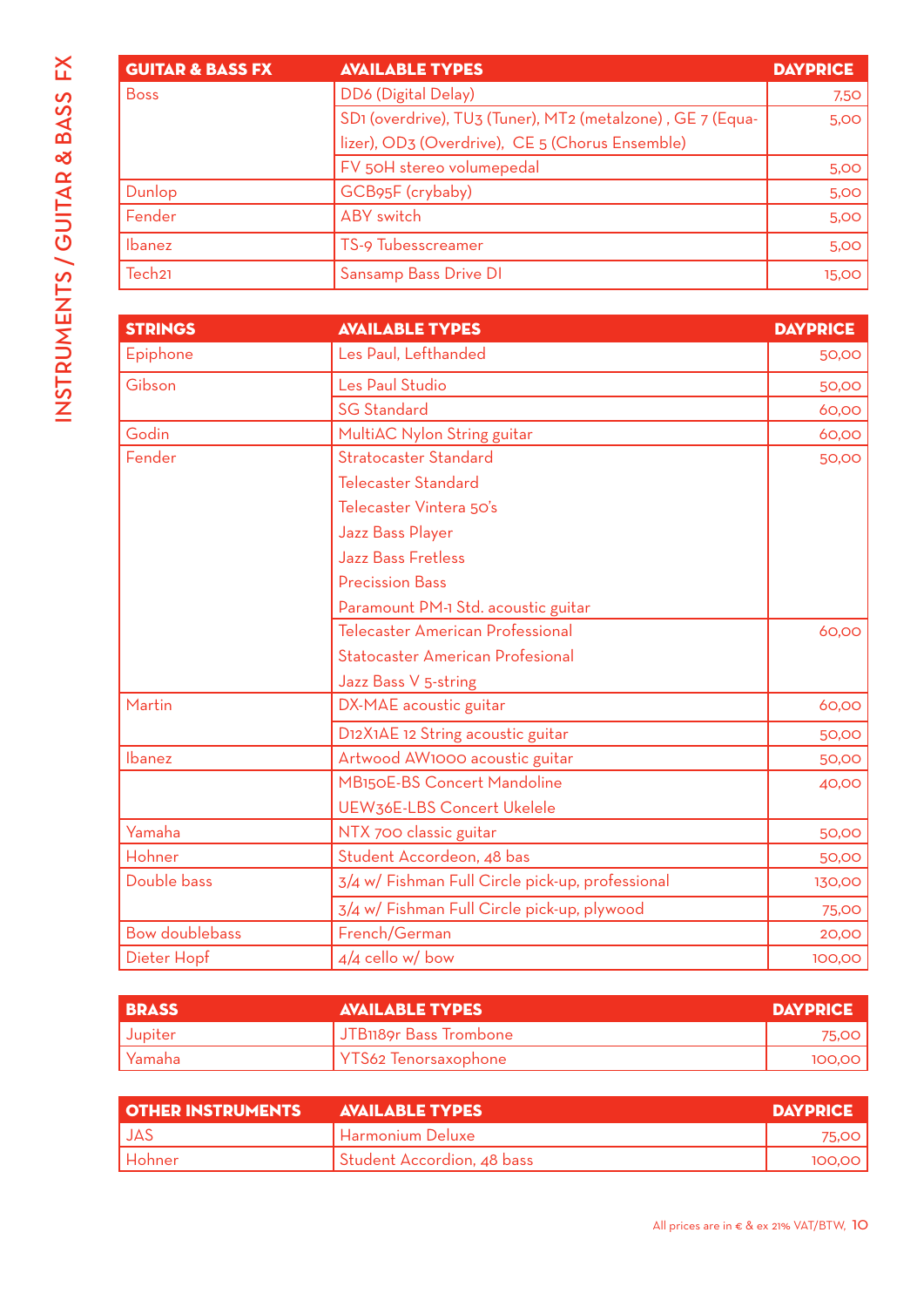| <b>KEYBOARDS / ORGANS</b> | <b>AVAILABLE TYPES</b>                      | <b>DAYPRICE</b> |
|---------------------------|---------------------------------------------|-----------------|
| Arturia                   | Keylab Essential 49 USB controller keyboard | 35,00           |
| Fender / Rhodes           | Rhodes MKI 73                               | 100,00          |
|                           | <b>Rhodes MKII 88</b>                       | 120,00          |
| Hammond                   | A100 w/ basspedal, chair                    | 175,00          |
| Korg                      | Microkorg XL                                | 35,00           |
|                           | <b>TR Rack</b>                              |                 |
|                           | MS <sub>20</sub> mini                       | 65,00           |
|                           | Triton Pro 76                               | 70,00           |
|                           | Triton Studio 76                            |                 |
|                           | M <sub>1</sub>                              |                 |
|                           | Triton Extreme 76                           | 80,00           |
|                           | Kronos 2 61                                 | 100,00          |
|                           | Kronos 273                                  |                 |
|                           | Kronos 288                                  | 120,00          |
| Leslie                    | 251, 6-polig                                | 75,00           |
|                           | 122, 6-polig                                | 75,00           |
| M-Audio                   | Hammer 88, midi keyboard 88 keys            | 50,00           |
| <b>MOOG</b>               | Sub Phatty                                  | 75,00           |
| Nord                      | C <sub>2</sub> D Organ                      | 110,00          |
|                           | Electro 4 sw73                              | 80,00           |
|                           | Electro 6D 73                               | 90,00           |
|                           | Lead 2x                                     | 80,00           |
|                           | Stage 2 EX88 HA stagepiano                  | 110,00          |
|                           | Stage 3 HP76 compact stagepiano             |                 |
|                           | Stage 3 HA 88 stagepiano                    | 120,00          |
| Novation                  | <b>Bass Station II</b>                      | 40,00           |
|                           | Impulse 49, midi keyboard                   |                 |
|                           | Impulse 61, midi keyboard                   |                 |
| Philicorda                | GM752 organ                                 | 75,00           |
| Roland                    | D <sub>50</sub>                             | 60,00           |
|                           | AX-Synth                                    | 80,00           |
|                           | Fantom X7                                   |                 |
|                           | RD <sub>700</sub>                           |                 |
|                           | $FA-08$                                     | 90,00           |
|                           | Fantom G7                                   |                 |
|                           | KC 550 keyboard amplifier                   | 40,00           |
|                           | KC 60 keyboard amplifier                    | 35,00           |
| Sequential 'Dave Smith    | Prophet 6                                   | 100,00          |
| Studiologic               | SL88 midi keyboard                          | 40,00           |
|                           |                                             |                 |

Wurlitzer 200a 200a 100,000 km die 19de eeu n.C. 100,000 km die 100,000 km die 100,000 km die 100,000 km die 1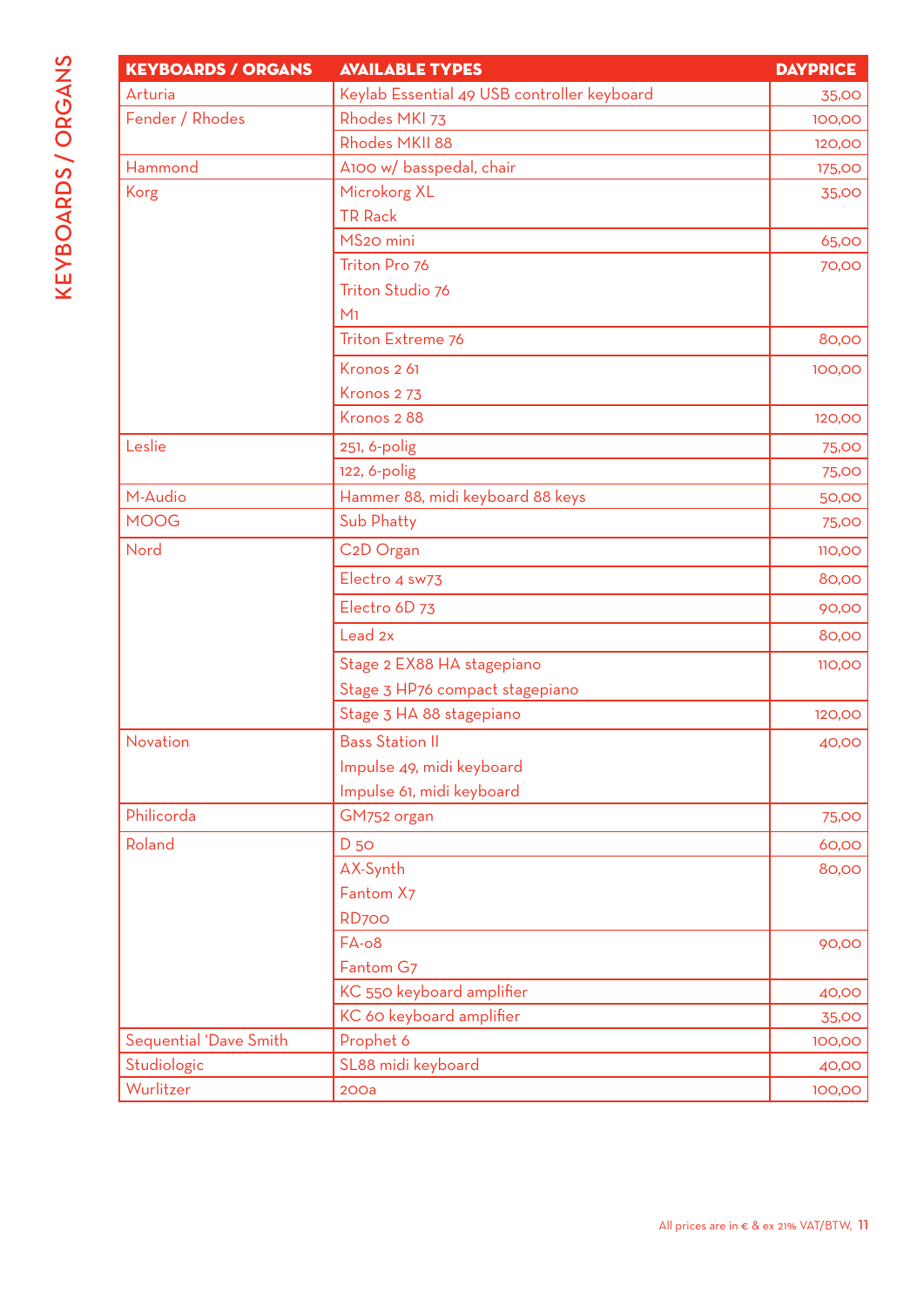| <b>KEYBOARDS / ORGANS</b> | <b>AVAILABLE TYPES</b>          | <b>DAYPRICE</b> |
|---------------------------|---------------------------------|-----------------|
| Yamaha                    | CP <sub>1</sub> stagepiano      | 120,00          |
|                           | CP4 stage                       | 100,00          |
|                           | DX <sub>7</sub>                 | 60,00           |
|                           | <b>Reface CP</b>                | 40,00           |
|                           | <b>GT-1 Digital Grand Piano</b> | 225,00          |
|                           | Montage 8                       | 110,00          |
|                           | Motif ES <sub>7</sub>           | 80,00           |
|                           | Motif ES 8<br>Motif XF 7        | 90,00           |
|                           | Motif XF 8                      | 100,00          |
|                           | S90-ES                          | 90,00           |
|                           | Tyros 5, 61 keys                | 125,00          |

| <b>MUSICAL PROPS</b> |                                                      | <b>DAYPRICE</b> |
|----------------------|------------------------------------------------------|-----------------|
| <b>Brass</b>         | Trumpets, Saxophone, Sousafoon, Horn, Cornet, Bugel, | P.O.A.          |
|                      | Barton, Tuba                                         |                 |
|                      | Flute, Clarinet, blokfluit, mondharmonica            | P.O.A.          |
| <b>Strings</b>       | Violin, Cello, Contrabass                            | P.O.A.          |
|                      | Classic guitar, western guitar                       | P.O.A.          |
| Folk                 | Banjo, ukulele, Resonator, steel guitar, accordeon   | P.O.A.          |
| Piano                | Upright piano 'black'                                | 50,00           |
| Traditional          | Framedrums, Davul/Tapan, Gildedrum                   | P.O.A.          |
| Marching             | Snaredrum, Bassdrum, cymbals                         | P.O.A.          |
| Microphones          | Several (vintage) micropones and stands              | P.O.A.          |

Looking for other props? Just ask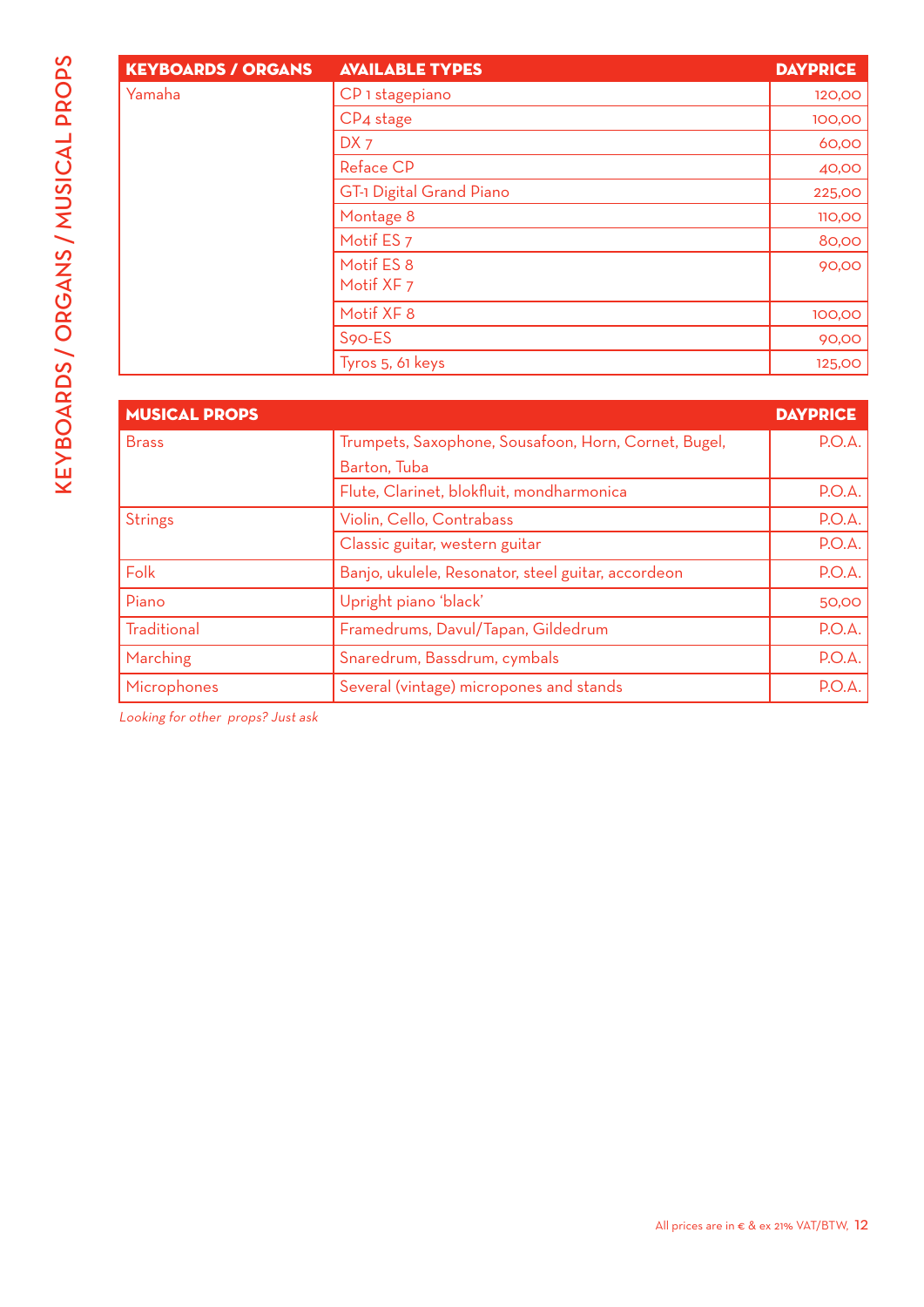| <b>ACCESSORIES</b> | <b>AVAILABLE TYPES</b>                                   | <b>DAYPRICE</b> |
|--------------------|----------------------------------------------------------|-----------------|
| Instrument stand   | guitar, trumpet, trombone, saxophone, flute              | 2,50            |
|                    | guitarrack, doublebass, bass clarinet, baritonsax, cello | 5,00            |
| Keyboard stand     | X-stand                                                  | 5,00            |
|                    | X-stand double tier                                      | 10,00           |
|                    | Table stand                                              | 10,00           |
|                    | Ultimate AX-48, 2/3 layer                                | 15,00           |
| Pianobench         | Quiklok BX9                                              | 5,00            |
|                    | Luxe pianobench (Black/White)                            | 15,00           |
| <b>Dutch Grand</b> | Portable piano shell 'Black'                             | <b>75,00</b>    |
|                    | Portable piano shell 'White'                             |                 |
| Upright Pianoshell | Black upright pianoshell                                 | 50,00           |
| Musicstand         |                                                          | 5,00            |
|                    | 'with DUAL LED light'                                    | 7,50            |
|                    | Set with 30 stands                                       | 100,00          |
| K&M                | 12250 Music Stand Light                                  | 5,00            |
| Laptopstand        |                                                          | 10,00           |

| <b>CLEARSONIC</b> | <b>AVAILABLE TYPES</b>               | <b>DAYPRICE</b> |
|-------------------|--------------------------------------|-----------------|
| Drumshield        | A4-5, 122 cm height                  | 50,00           |
|                   | A5-5, 167 cm height                  |                 |
|                   | A5-6, 167 cm height                  | 60,00           |
|                   | AX5-5 extender                       | 20,00           |
|                   | AX5-6 extender                       |                 |
| Absorbers         | $S5-2D$                              | 20,00           |
|                   | S2D                                  | 5,00            |
|                   | STC <sub>5</sub> D                   | 10,00           |
|                   | STC <sub>512</sub> D                 |                 |
|                   | STC <sub>5</sub> D trapezoid shaped  |                 |
| Guitarshield      | $A2-4$                               | 20,00           |
|                   | $A3-4$                               | 30,00           |
| Drumbooth         | Complete closed Clearsonic drumbooth | 175,00          |
| Vocalbooth        | Closed room for vocal recordings     | 100,00          |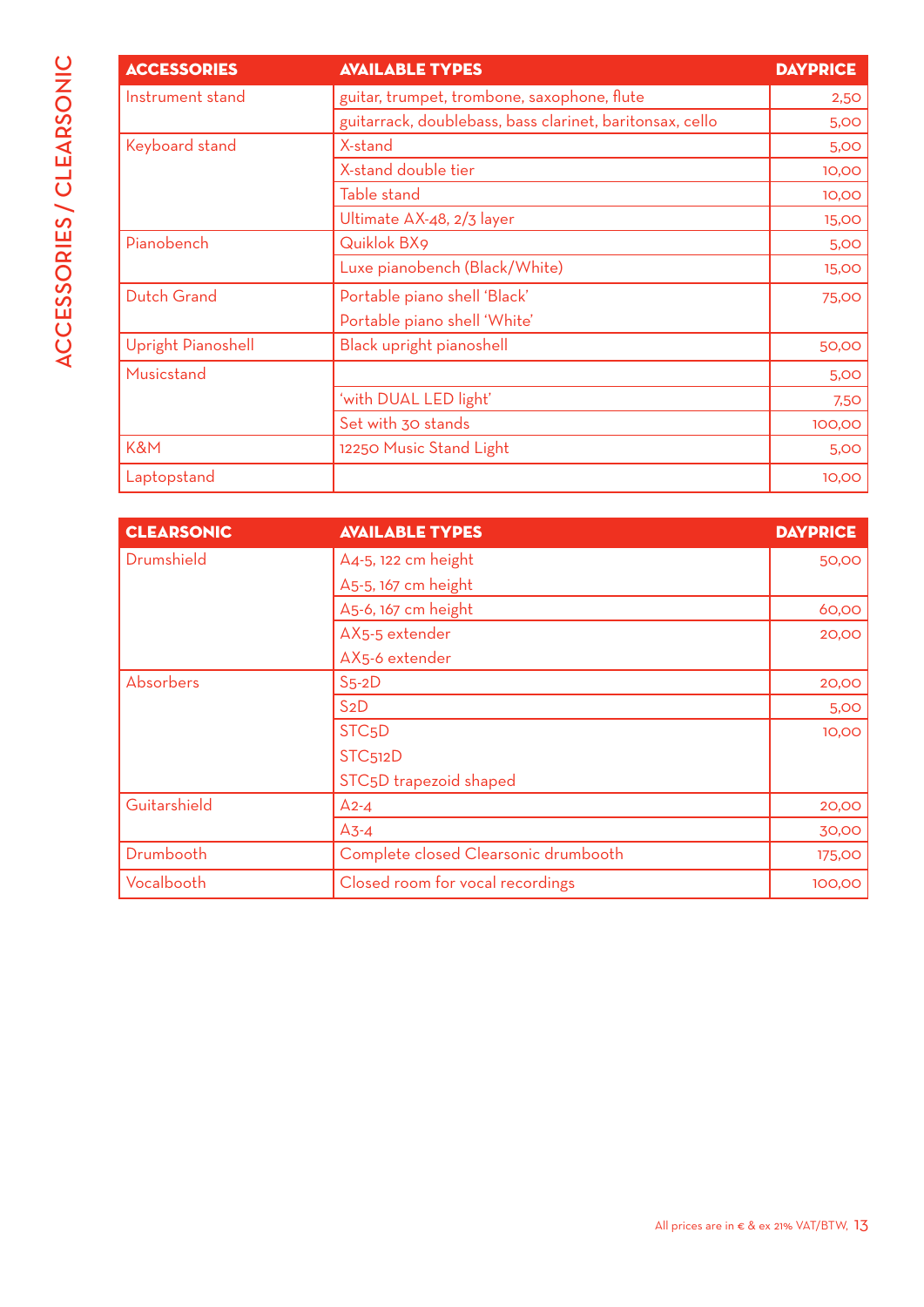|                   | <b>BACKLINE SET</b>    |
|-------------------|------------------------|
| <b>STUDIOSETS</b> | <b>SET A, Basic</b>    |
|                   | <b>SET B, Festival</b> |
|                   | SET C, Pro             |
|                   |                        |
| <b>AUDIOSETS</b>  | <b>AUDIOSETS</b>       |
|                   | Spraakset 1            |
|                   | Spraakset 2            |
|                   | Zangset <sub>1</sub>   |
| <b>SEIS</b>       | Zangset 2              |
|                   | <b>Bandset 1</b>       |
| <b>BACKLINE</b>   | up to 100 peopl        |
|                   | <b>Bandset 2</b>       |
|                   | un to 175 neonle       |

| <b>BACKLINE SETS</b> | <b>AVAILABLE TYPES</b>                                    | <b>DAYPRICE</b> |
|----------------------|-----------------------------------------------------------|-----------------|
| SET A, Basic         | Yamaha Stage Custom, Ashdown EVOII300, Marshall           | 175,00          |
|                      | JTM60, Fender Hotrod Deluxe, 3x guitarstand               |                 |
| SET B, Festival      | Yamaha Stage Custom, Ampeg SVT350 + 410he, Marshall       | 200,00          |
|                      | JCM900 + 1960A, Fender Hotrod Deville, 3x guitarstand     |                 |
| SET C, Pro           | Tama Starclassic Maple, Ampeg SVT-3 pro + 810e, Marshall  | 250,00          |
|                      | JCM2000 + 1960A, Koch Multitone I + TS212, 3x guitarstand |                 |

| <b>AUDIOSETS</b> | <b>AVAILABLE TYPES</b>                                     | <b>DAYPRICE</b> |
|------------------|------------------------------------------------------------|-----------------|
| Spraakset 1      | 2x QSCK8.2, Mackie 802, 2x Shure SM58                      | 75,00           |
| Spraakset 2      | 4x L-Acoustics MTD108a, Mackie 802, 2x Shure SM58          | 150,00          |
| Zangset 1        | 2x QCS K12 speaker, Mackie FX12pro, 2x Shure SM58          | 100,00          |
| Zangset 2        | 2x QSC K12, 2x monitor, Soundcraft Signature 16, 4x Shure  | 150,00          |
|                  | SM <sub>5</sub> 8, 4x DI                                   |                 |
| Bandset 1        | 2x Apogee AE4, 2x Apogee AESB, 2x Apogee AE4 monitor,      | 275,00          |
| up to 100 people | Soundcraft GB2-12, FX rack (KT DN360, M OneXL, DBX 166XL,  |                 |
|                  | cd speler), Microphone kit                                 |                 |
| <b>Bandset 2</b> | 2x Apogee AE4, 2x Apogee AESB, 4x monitor, M32r mixer,     | 350,00          |
| up to 175 people | Microphone kit                                             |                 |
| Bandset 3        | L-Acoustics ARCS Wide set, 4x monitor, M32r mixer, microp- | 425,00          |
| up to 300 people | hone kit                                                   |                 |

| <b>STUDIOSETS</b> |                                                                | <b>DAYPRICE</b> |
|-------------------|----------------------------------------------------------------|-----------------|
| Set 1:            | 2x KRK RP6 G3, Rode NT2-a, Focusrite Scarlett 2i2, Sennheiser  | 100,00          |
|                   | HD <sub>25</sub> , stands, reflectiefilter, all cables         |                 |
| Set 2: Basic      | 2x KRK RP6 G3, Rode NT2-a, Focusrite Scarlett 2i2, Sennheiser  | 125,00          |
|                   | HD25, Novation Impulse 49 midikeyboard, stands, reflectiefil-  |                 |
|                   | ter, all cables                                                |                 |
| Set 2: Deluxe     | 2x KRK RP8 G4, Neumann TLM102, Focusrite Scarlett 2i2, bey-    | 150,00          |
|                   | erdynamic DT770, Novation Impulse 61 midikeyboard, stands,     |                 |
|                   | reflectiefilter, all cables                                    |                 |
| Set 4: XL         | 2x KRK RP10-36 G4, 1x KRK 12S2, Neumann TLM102, Focusrite      | 200,00          |
|                   | Scarlett 18i20, beyerdynamic DT770,                            |                 |
|                   | Novation Impulse 61 midikeyboard, stands, reflectiefilter, all |                 |
|                   | cables                                                         |                 |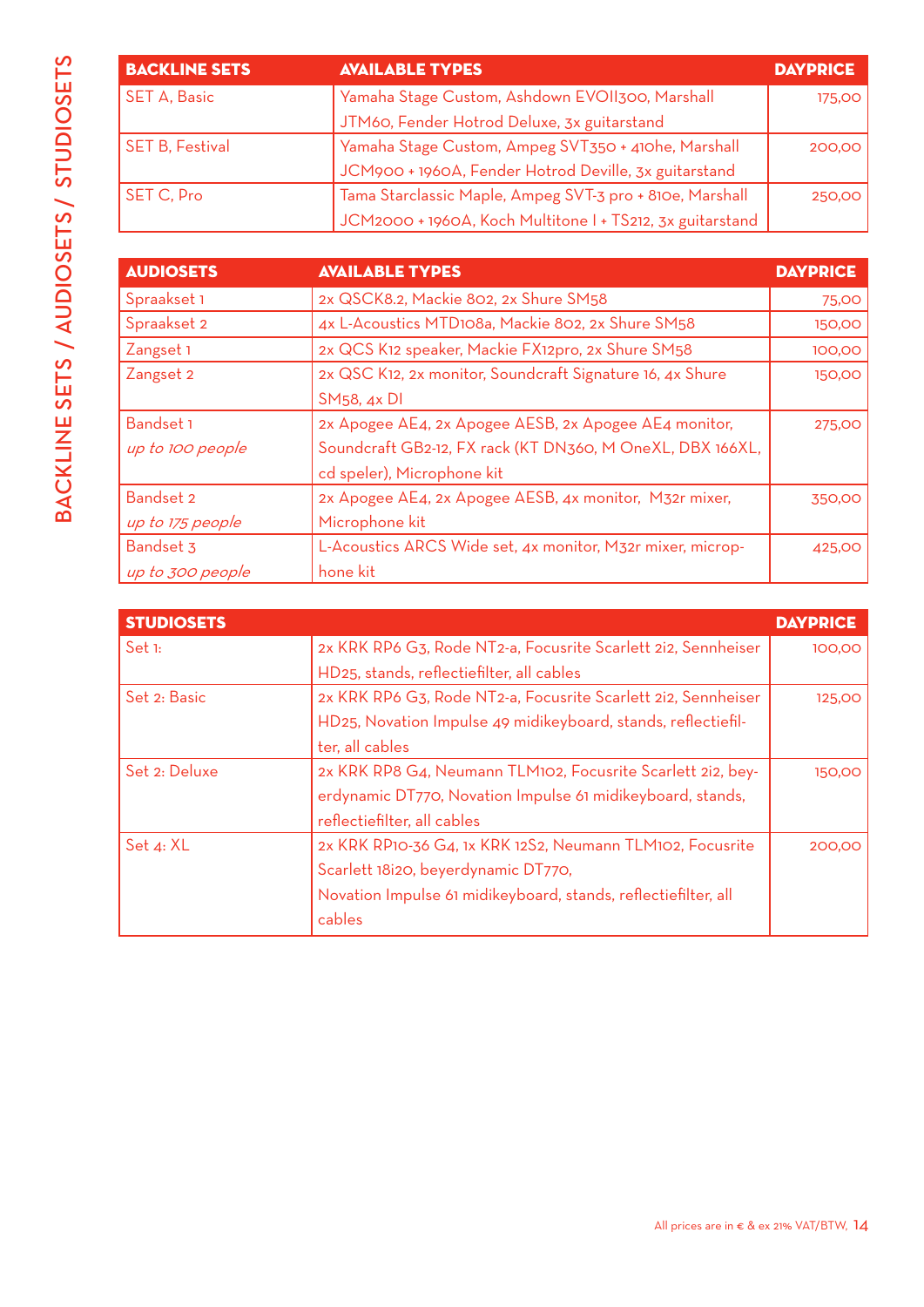| <b>PA SYSTEMS</b>         |                                          | <b>DAYPRICE</b> |
|---------------------------|------------------------------------------|-----------------|
| Set 1:                    | 2x QSC K12 with stands                   | 50,00           |
|                           | Small setup for speeches or small partys |                 |
| Set 2: (Tot 175 personen) | 2x Apogee AE4 + 2x Apogee AE-SB          | 100,00          |
| Set 3: (Tot 250 personen) | 2x Montarbo W15a + 2x Montarbo s215a     | 100,00          |
| Set 4: (Tot 250 personen) | 4x Apogee AE4, 2x Apogee AE-SB           | 125,00          |

| <b>LOUDSPEAKERS</b>     | <b>AVAILABLE TYPES</b>             | <b>DAYPRICE</b> |
|-------------------------|------------------------------------|-----------------|
| Apogee AE4              | 12" fullrange                      | 20,00           |
| Apogee AE-SBcs          | 18" subwoofer                      | 25,00           |
| <b>DAD</b> Fustion12MP  | 12" fullrange                      | 20,00           |
| L-Acoustics ARCS Wide   | 12" fullrange                      | 35,00           |
| L-Acoustics MTD108a     | 8" fullrange                       | 25,00           |
| L-Acoustics SB18m       | 18" subwoofer                      | 40,00           |
| Montarbo W15a           | Self-powered, 15" fullrange        | 25,00           |
| Montarbo 215s           | Self-powered, dubbel 15" subwoofer | 25,00           |
| <b>QSC K8.2</b>         | Self-powered 8" fullrange          | 20,00           |
| $QSC$ K <sub>12.2</sub> | Self-powered 12" fullrange         | 25,00           |

| STUDIO LOUDSPEAKERS AVAILABLE TYPES |                             | <b>DAYPRICE</b> |
|-------------------------------------|-----------------------------|-----------------|
| KRK RP6 G3                          | 6" / 1" studio speaker      | 20,00           |
| KRK RP8 G4                          | 8" / 1" studio speaker      | 20,00           |
| $KRK$ RP10-3 $G4$                   | 10", 3" / 1" studio speaker | 30,00           |
| l KRK 12S2                          | 12" studio subwoofer        | 35,00           |

| <b>WEDGES</b>          | <b>AVAILABLE TYPES</b>     | <b>DAYPRICE</b> |
|------------------------|----------------------------|-----------------|
| $\Delta$ pogee $AE$ 4m | 12" fullrange, wedge       | 20,00           |
| QSC K12.2              | Self-powered 12" fullrange | 25,00           |
| DAD Fusion12MP         | 12" fullrange, wedge       | 20,00           |

| <b>AMPS</b>      |                                                     | <b>DAYPRICE</b> |
|------------------|-----------------------------------------------------|-----------------|
| Apogee P4        | Crest 4801 & P4 processor tbv AE4                   | 25,00           |
| Apogee P4-SB     | Crest 4801, Crest 8001 & P4 processor tbv AE4 + sub | 35,00           |
| 4channel rack    |                                                     | 35,00           |
| L-Acoustics LA4x | 4x4 Amplified Controller, 4x 1000w                  | 60,00           |
| L-Acoustics LA8  | 2x4 Amplified Controller, 4x 1800w                  | 80,00           |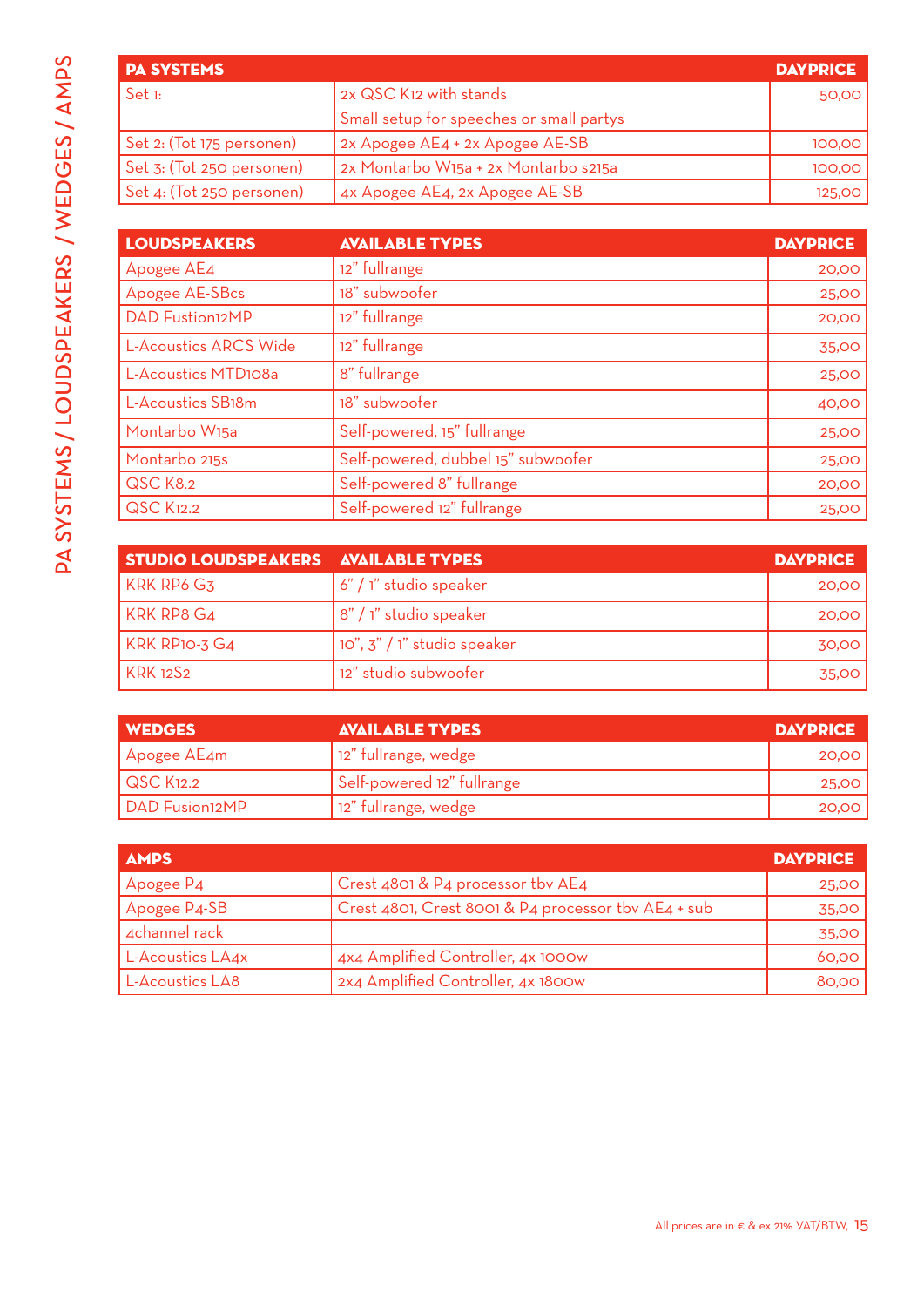| <b>MIXINGS DESKS</b> | <b>AVAILABLE TYPES</b>     | <b>DAYPRICE</b> |
|----------------------|----------------------------|-----------------|
| Mackie               | Pro12FX                    | 25,00           |
|                      | 802-VLZ3                   | 20,00           |
| Soundcraft           | Signature 12               | 25,00           |
|                      | Signature 16               | 35,00           |
|                      | $GB2-12r$                  |                 |
| Midas M32r set       | incl, DL32 & 50m UTP cable | 125,00          |

| I FX                  |                                                       | <b>DAYPRICE</b> |
|-----------------------|-------------------------------------------------------|-----------------|
| $\overline{DBX}$ 3231 | Stereo graphic equalizer                              | <b>15,00</b>    |
| $I$ FX rack $A$       | Klark Teknik Dn360, TC M-OneXL multifix, 2x DBX 166XL | 40,00           |
|                       | compressor, mediaplayer                               |                 |

| <b>RECORDING</b>              |                                                           | <b>DAYPRICE</b> |
|-------------------------------|-----------------------------------------------------------|-----------------|
| Beyerdynamic DT770 Pro        | Closed headphone                                          | 10,00           |
| Devine Reflectiefilter        | RF <sub>20</sub> , RF <sub>30</sub>                       | 5,00            |
| <b>Focusrite Scarlett 2i2</b> | <b>USB</b> Audio Interface                                | 15,00           |
| Focusrite Scarlett 18i20      | <b>USB</b> Audio Interface                                | 25,00           |
| Sennheiser HD25               | Closed headphone                                          | 10,00           |
| TC Electronic Clarity M St.   | <b>Audio Loudness Meter</b>                               | 15,00           |
|                               | Universal Audio Apollo Twin   Thunderbolt Audio Interface | 50,00           |
| MKII Duo                      |                                                           |                 |

| WIRELESS MICROPHONES AVAILABLE TYPES |                                     | <b>DAYPRICE</b> |
|--------------------------------------|-------------------------------------|-----------------|
| Shure QLX-D                          | 58a handheld. / bodypack + reciever | 45.00           |
| Shure QLX-D                          | Audac headset, bodypack + reciever  | 55.00           |

| <b>IN-EAR MONITORING</b> | <b>AVAILABLE TYPES</b>                        | DAYPRICE |
|--------------------------|-----------------------------------------------|----------|
| Sennheiser IEM300 G4     | beltpack + transmitter                        | 40,00 l  |
| Sennheiser IEM rack      | 4x beltpack, 4x transmitter, antenne combiner | 160,00   |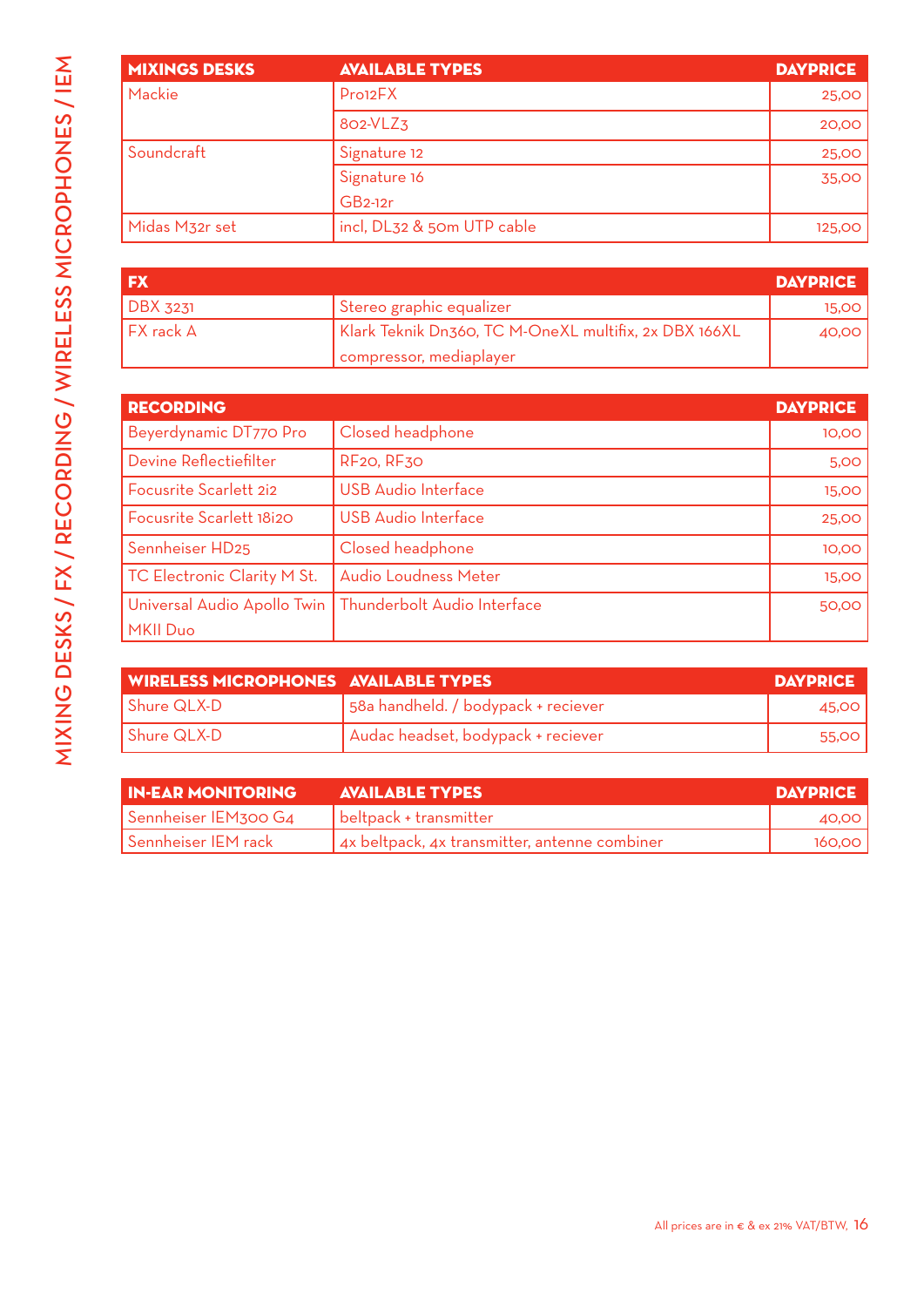| <b>MICROPHONES</b>      |                                   | <b>DAYPRICE</b> |
|-------------------------|-----------------------------------|-----------------|
| <b>AKG D112</b>         | bassdrum                          | 7,50            |
| AKG CK 91               | condensator                       | 15,00           |
| <b>AKG D310</b>         | vintage dynamic                   | 5,00            |
| Audac CMX726            | headset                           | 10,00           |
| Audac CMX706            | earhook                           | 10,00           |
| Audio Technica PRO35    | clip-on                           | <b>15,00</b>    |
| <b>Audix D6</b>         | Bassdrum microfoon                | <b>15,00</b>    |
| Behringer C4 (pair)     | condensator                       | 5,00            |
| Fishman BP-100          | Contrabass pick-up                | 20,00           |
| Neumann TLM102          | condensator / studio              | 25,00           |
| Neumann TLM103          | condensator / studio              | 30,00           |
| Oktava MK012            | condensator                       | 7,50            |
| Samson CM20P            | gooseneck microphone              | 7,50            |
| Sennheiser 604          | tom clip-on                       | 5,00            |
| Sennheiser 606          | instrument                        | 5,00            |
| Sennheiser 902          | bassdrum                          | 5,00            |
| Sennheiser MD421        | instrument                        | 7,50            |
| Shure SM57              | instrument                        | 5,00            |
| Shure SM <sub>57a</sub> | instrument                        | 6,00            |
| Shure beta 91a          | Bassdrum                          | 10,00           |
| Shure SM <sub>58</sub>  | vocal                             | 5,00            |
| Shure SM7B              | dynamische vocal studio           | 20,00           |
| Shure beta 87a          | vocal microfoon                   | 10,00           |
| Shure WB98 H/C          | tbv wirelles systeem or w/ preamp | 15,00           |
| Shure 55sh              | vocal                             | 15,00           |
| Shure WL183             | Lavalier, tbv wireless            | 10,00           |
| Rode NT <sub>2-a</sub>  | condenstator / studio             | 15,00           |
| Rode NT <sub>5</sub>    | condenstator                      | 10,00           |

| <b>DI BOXEN</b> | <b>AVAILABLE TYPES</b> | <b>DAYPRICE</b> |
|-----------------|------------------------|-----------------|
| l BSS AR122     | <b>Active DI</b>       | 7,00            |
| DBX DB10        | Passive DI             | 5,00            |
| Radial SB-2     | Passive DI             | 5,00            |
| Radial SB-1     | <b>Active DI</b>       | 5,00            |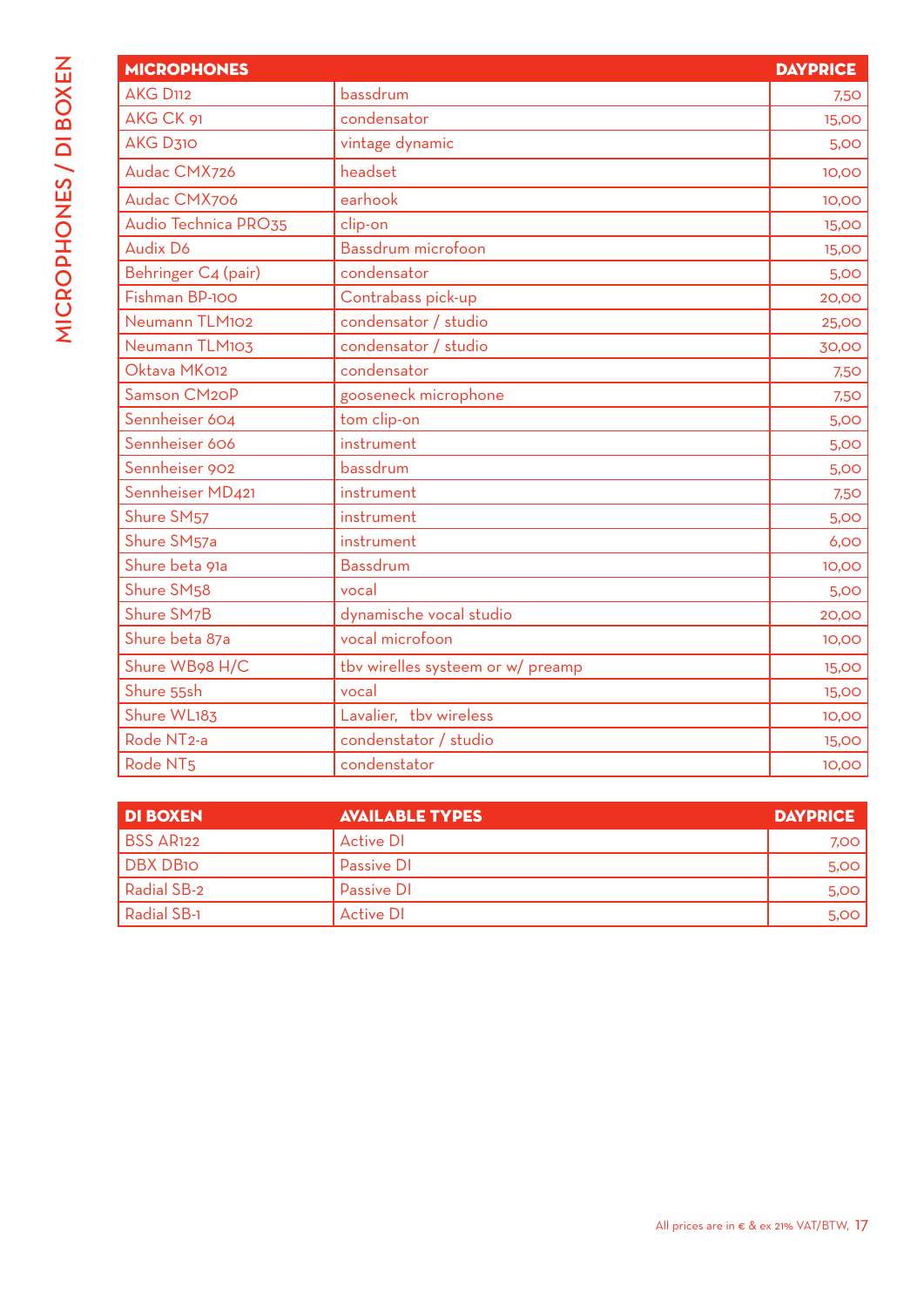| <b>CABLES - POWER</b> |                                               | <b>DAYPRICE</b> |
|-----------------------|-----------------------------------------------|-----------------|
| Schucko 2,5m          |                                               | 2,00            |
| Schucko 5m            |                                               | 3,00            |
| Schucko 10m           |                                               | 3,50            |
| Schucko 15m           |                                               | 4,00            |
| Schucko 20m           |                                               | 4,50            |
| 16A CEE 25m           |                                               | 10,00           |
| 32A CEE 25m           |                                               | 10,00           |
| 63A CEE 5m            |                                               | 15,00           |
| PSU 32a Distro        | 32A CEE red > 6x 16A Schuko (breaker)         | 15,00           |
| PSU 63a Distro        | 63A CEE red > 2x 32A CEE red + 2x 16A CEE red | 35,00           |
| Powerstrip schucko    | Schuko 16A 4-way 5 m [black]                  | 2,50            |
| Powerstrip schucko    | Schuko 16A 3-way 1,5 m [black/white]          | 1,00            |

| <b>CABLES - AUDIO</b> | <b>DAYPRICE</b> |
|-----------------------|-----------------|
| XLR 3m                | 1,00            |
| XLR <sub>5m</sub>     | 1,50            |
| XLR <sub>10m</sub>    | 2,00            |
| <b>XLR 25m</b>        | 2,50            |
| Speakon NL4 3m        | 2,00            |
| Speakon NL4 5m        | 2,50            |
| Speakon NL4, 10m      | 3,00            |
| Speakon NL4 15m       | 3,50            |
| Speakon NL4 20m       | 4,00            |
| Jack-jack 1m, 3m      | 1,00            |
| Jack-jack 6m, 10m     | 2,00            |
| Snake 15m 8ch         | 10,00           |
| Snake 15m 8/4         | 10,00           |
| Snake 15m 12/0        | 10,00           |

| <b>CABLES - DIGITAL</b> |                                                          | <b>DAYPRICE</b> |
|-------------------------|----------------------------------------------------------|-----------------|
| $ $ UTP $\mathsf{3m}$   | Ethercon                                                 | 1,00            |
| $ $ UTP $5m$            | Ethercon                                                 | 2,00            |
| UTP haspel              | 50m cat6a, Ethercon                                      | <b>15,00</b>    |
| UTP haspel              | 90m cat6a, Ethercon                                      | 20,00           |
| Netwerkkit              | 1x 8-port gigabit switch, 6x Cat5 cable, 1x Wirelles hub | 10,00           |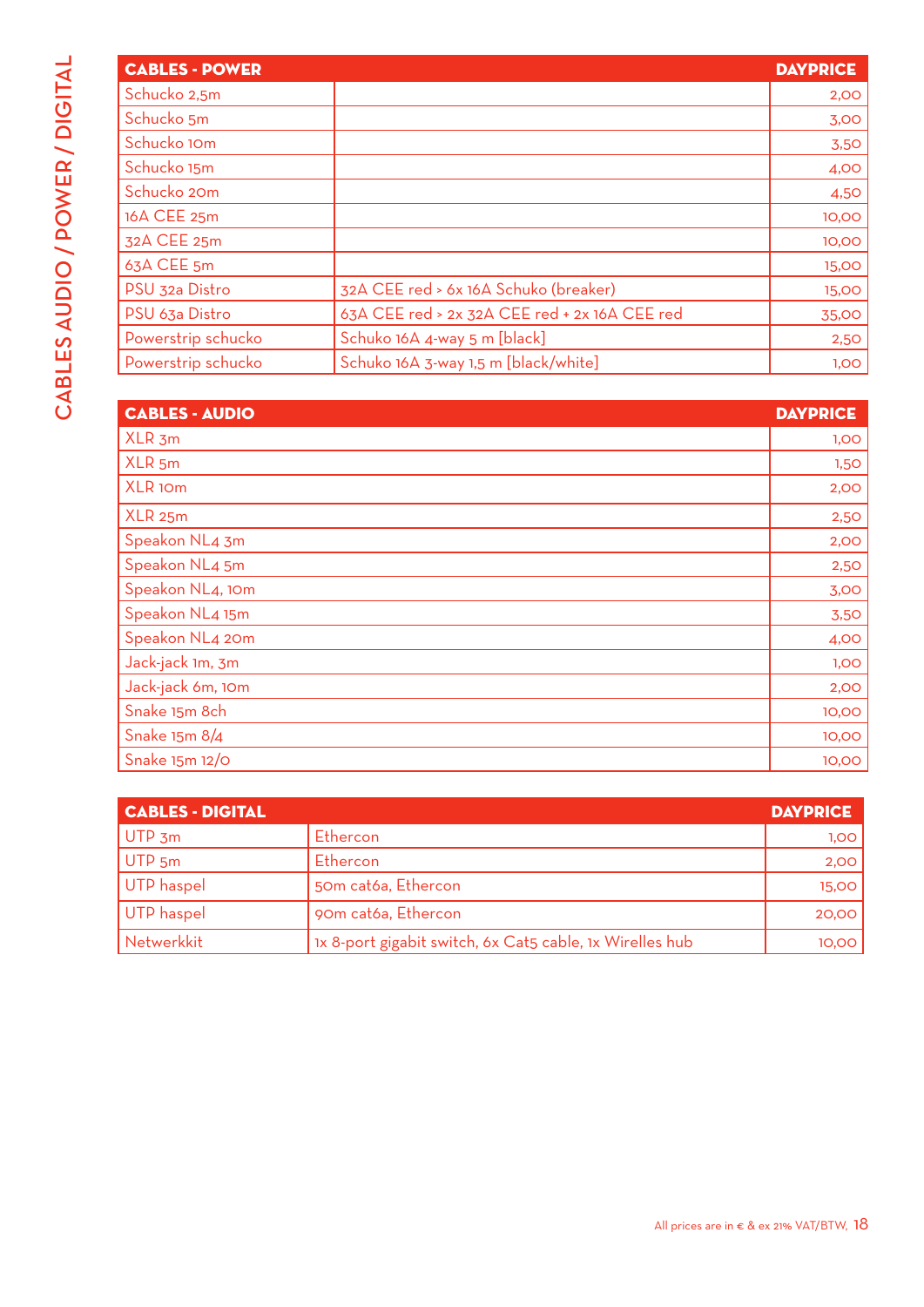| <b>POWER ACCESOIRES</b> |                               | <b>DAYPRICE</b> |
|-------------------------|-------------------------------|-----------------|
| <b>USA Power</b>        | 230-> 110v, 300w transformer  | 7,50            |
|                         | 230-> 110v, 1000w transformer | 15,00           |
|                         | USA poweroutlet 6x            | 5,00            |
| <b>UK Power</b>         | UK poweroutlet 6x             | 5,00            |
|                         | EU -> UK adapter              | 1,00            |
|                         | UK -> EU adapter              | 1,00            |
| <b>CH Power</b>         | EU -> CH adapter              | 1,00            |
| Power stabilizer        | APC UPS 500                   | 20,00           |

| <b>STANDS</b>        |                          | <b>DAYPRICE</b> |
|----------------------|--------------------------|-----------------|
| K&M 210/9            | Microphone stand medium  | 2,50            |
| K&M 259              | Microphone stand small   | 2,50            |
| <b>K&amp;M 21021</b> | Microphone tall/overhead | 5,00            |
| K&M 213              | Speakerstand wind-up     | 7,50            |
| K&M 21436            | Speakerstand             | 7,50            |

| <b>LIGHT</b> | <b>AVAILABLE TYPES</b>                            | <b>DAYPRICE</b> |
|--------------|---------------------------------------------------|-----------------|
| Ayra         | Comparset, 4x ledpar, met statief                 | 20,00           |
|              | Ayra OSO Scene 24 MKII DMX scenesetter controller | 15,00           |
| <b>ADJ</b>   | Encore FR2-DTW LED Fresnell incl. statief         | 12,50           |
|              | MyDMX Go + Tablet, lightcontroller                | 35,00           |
| <b>CLF</b>   | <b>Tricolor LEDpar</b>                            | 7,50            |
| <b>LDR</b>   | Tempo f650+ fresnell, 650w                        | 7,50            |
| Showtec      | Multidim, Multiswitch, Single Dim                 | 5,00            |
|              | Showtec Tripod Stand MKII lichtstatief            | 7,50            |
| LED parset   | 8x LED par, 2x statief, 2x frontlicht, aansturing | 75,00           |

| <b>SMOKE &amp; FX</b> |                                         | <b>DAYPRICE</b> |
|-----------------------|-----------------------------------------|-----------------|
| ' Arya WSM            | 900w, rookmachine, incl. vloeistof      | 20,00           |
| Ventilator            | 30cm, 40cm                              | 10,00           |
| Beams B500            | B500 Bellenblaasmachine incl. vloeistof | 15,00           |
| LED moonflower        | <b>LED Moon Flower</b>                  | 7,50            |
| Spiegelbal            | 40cm incl motor en pinspot              | 15,00           |
| Varytec BAT.BALL      | RGBWAP light FX on battery              | 10,00           |

| <b>STAGEDECKS</b> | <b>ROLLING RISERS</b>                            | <b>DAYPRICE</b> |
|-------------------|--------------------------------------------------|-----------------|
| Stagedeck 2x1     | with legs, $O$ , $4 \frac{t}{m}$ 1m              | 21,50           |
| Prolyte wheels    | Aluminium double leg 48,3x3mm w/wheel/break 22cm | 5,00            |
|                   | Aluminium double leg 48,3x3mm met Wiel/Rem 40cm  | 5,00            |
|                   | Aluminium double leg 48,3x3mm met Wiel/Rem, 80cm | 5,00            |
|                   | Aluminium leg 48,3x3mm met Wiel/Rem 22cm         | 2,50            |
|                   | Aluminium leg 48,3x3mm met Wiel/Rem 40cm         | 2,50            |
|                   | Aluminium leg 48,3x3mm met Wiel/Rem 80cm         | 2,50            |